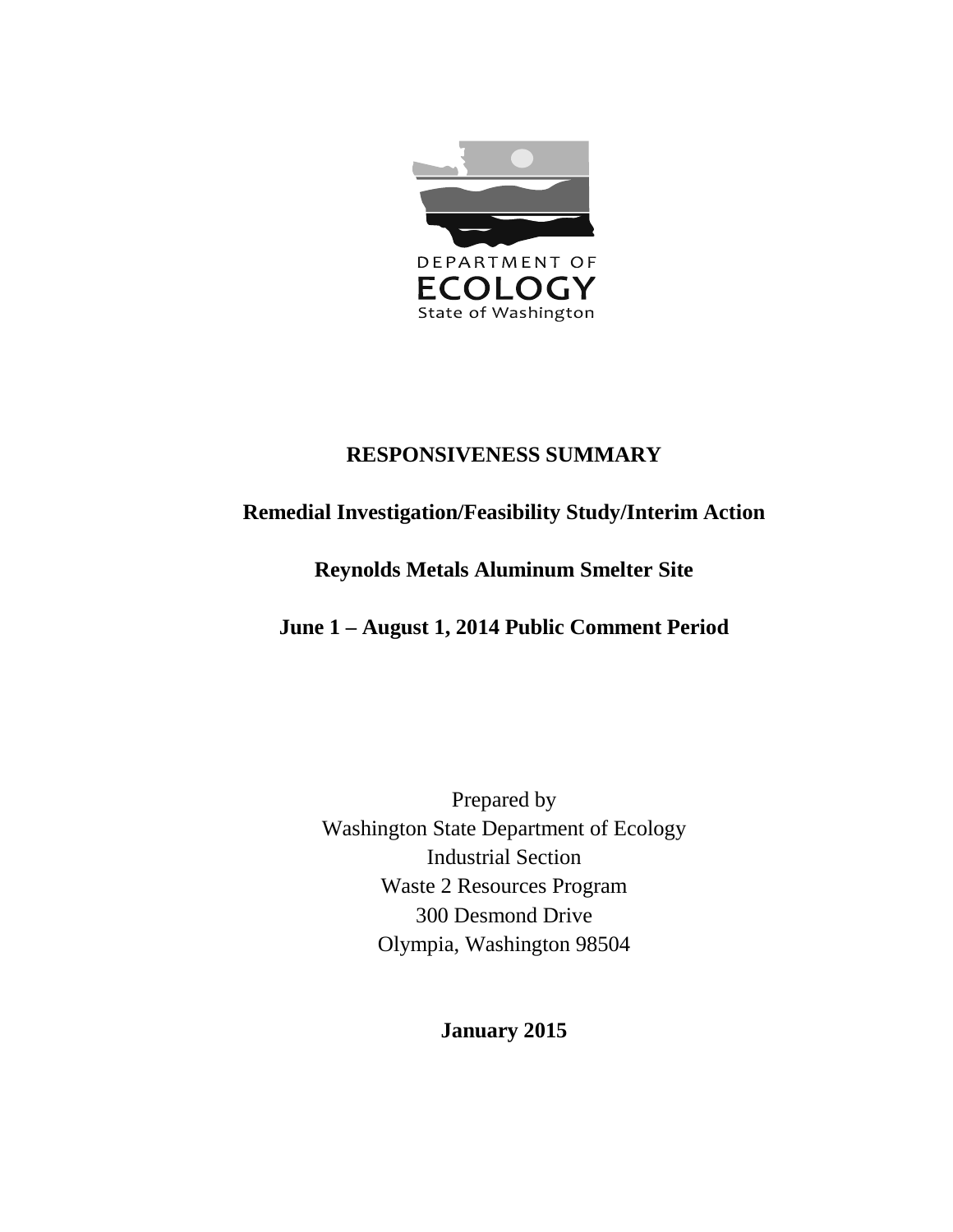# **Introduction**

This document addresses questions and comments received by the Department of Ecology (Ecology) during the public comment period on the Remedial Investigation (RI), Feasibility Study (FS), and Interim Action (IA) for site cleanup at the former Reynolds Metals Aluminum Smelter in Longview, Washington. The RI determined the nature and extent of the contamination at this site. The FS developed and evaluated potential cleanup alternatives for the site. The IA will address sediment contamination in the Columbia River.

Ecology published notice of an opportunity to comment on the RI/FS and IA in The Daily News on June 1, 2014. In the notice, Ecology invited public review of the Draft RI/FS Report and IA Work Plan and provided a 60-day public comment period. Ecology held a public open house at the Cowlitz County PUD on June 18, 2014. We held another public open house, followed by a meeting and a formal hearing on these actions at the Kelso Red Lion Hotel on July 16, 2014. The deadline for submittal of written comments was August 1, 2014.

A total of 2,898 comments were received by Ecology. We compiled and grouped the comments where appropriate to save time and space. Comments appear in bold italicized text, followed by Ecology's response in regular text. Anyone interested in reading the full text of the comments can view them at https://fortress.wa.gov/ecy/gsp/DocViewer.ashx?did=29652.

# **Comments and Responses**

### **Liability for the Investigation and Cleanup**

# *Many commenters asked that Ecology hold Alcoa and Millennium accountable for the cleanup at the former Reynolds Metals site so taxpayers do not have to pay.*

**Ecology's Response:** Ecology implements the Model Toxics Control Act (MTCA), Chapter 70.105D RCW. This law gives the department authority to take remedial actions or to order persons to conduct remedial actions when a release of hazardous substances has occurred. At the former Reynolds Metals Aluminum Smelter site, Northwest Alloys, Inc. and Millennium Bulk Terminals-Longview, LLC, are Potentially Liable Persons (PLPs) under MTCA and signatories to the agreed order which requires both parties to complete a remedial investigation and feasibility study. A second order or consent decree will require both PLPs to complete a MTCA cleanup at this site. Each liable party is strictly liable, jointly and severally, for all remedial action costs and for all natural resource damages resulting from the release or threatened release of hazardous substances at this facility. It is not anticipated that taxpayers will pay for any of the investigation or cleanup of this site.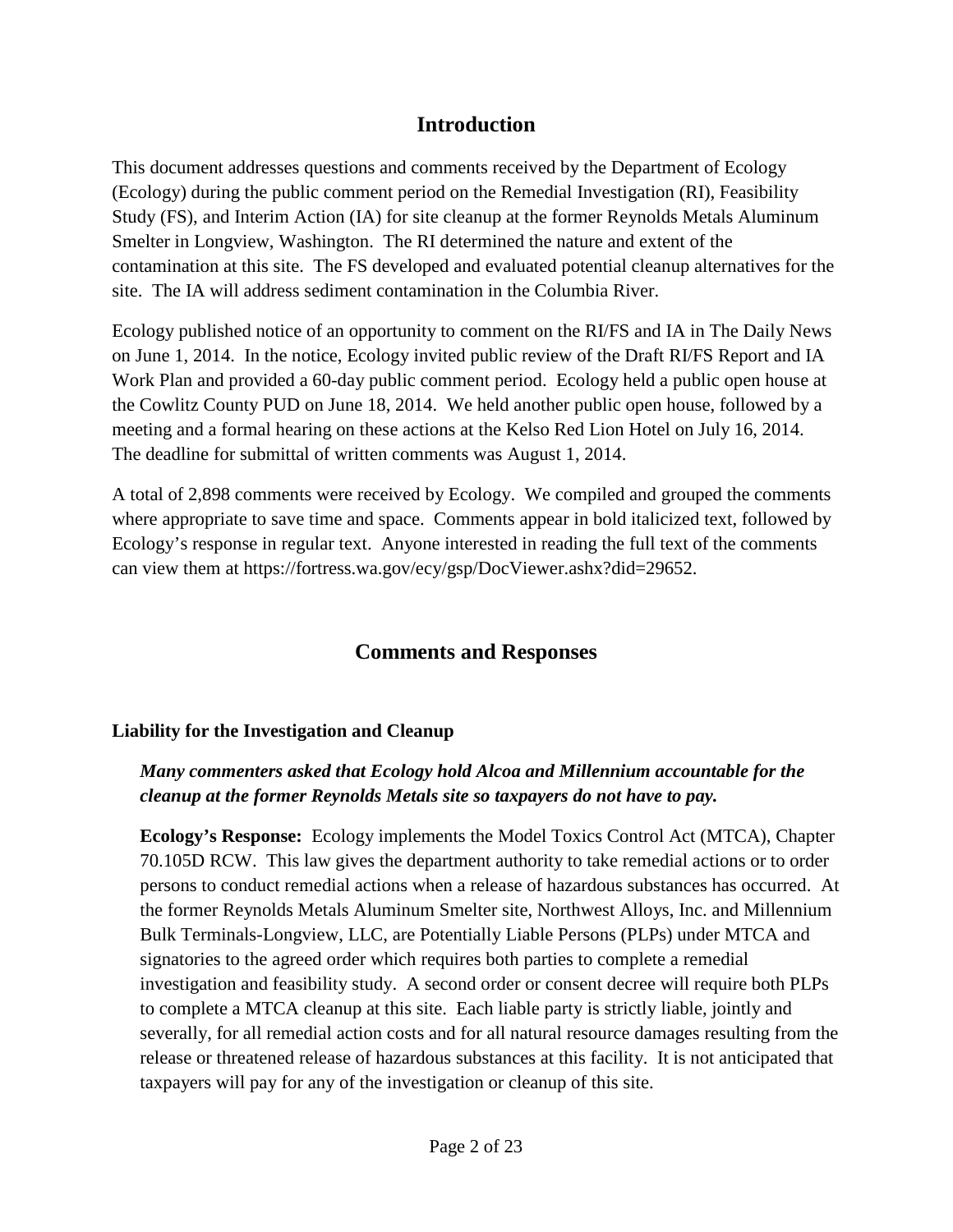#### **Highest Standard**

*Many commenters want this cleanup to meet the highest standard to protect future public health, workers' health, and the Columbia River. Many commenters want Ecology to require a cleanup alternative that removes all contamination from the site.*

**Ecology's Response:** MTCA rules establish cleanup standards and requirements to protect the state's citizens and environment. Cleanup standards are comprised of "cleanup levels" and "points of compliance". The cleanup levels establish the concentration of a particular hazardous substance that is protective of human health and the environment, and the points of compliance designate the locations where cleanup levels must be met. MTCA does not require that all risk be eliminated, but contamination remaining onsite must no longer pose an unacceptable threat to human health or the environment. While all cleanup actions must be protective, the MTCA rules do allow costs to be considered. When choosing amongst remedial alternatives, MTCA doesn't require more expensive remedies unless the benefits are commensurate with costs.

Cleanup standards are based on the use of a property. Ecology is required to apply industrial cleanup standards at industrial properties such as the Reynolds site. Industrial properties cleaned up to industrial standards cannot be converted to nonindustrial uses without Ecology's approval and the opportunity for public review and comment. Industrial properties cleaned up to industrial standards must also not pose a threat to human health or the environment in adjacent nonindustrial areas where hazardous substances remain at the property after cleanup. Ecology must ensure that human health and the environment are protected but does not have authority to require the removal of 100% of site contaminants if lower cost alternatives will address the risk.

While the RI/FS may identify a preferred alternative, Ecology is not selecting a final cleanup option at this time. The next step in the cleanup process is for Ecology to prepare a proposed Cleanup Action Plan (CAP). This plan will identify the proposed remedial actions, monitoring, and schedule for cleanup of the site. Ecology will make this plan available for public review and comment before selecting the final remedy for the site.

### **River Sediment**

### *Many commenters want this cleanup to include excavation and removal of polluted river sediment, but want Ecology to require disposal of the sediments at an off-site landfill rather than allowing containment on site.*

**Ecology's Response:** The interim action Engineering Design Report calls for removal of sediments from a localized area in the river for the protection of small, sensitive benthic organisms. The material is to be placed in an on-site upland containment area and covered with a temporary synthetic cover to secure the material. The material will remain in place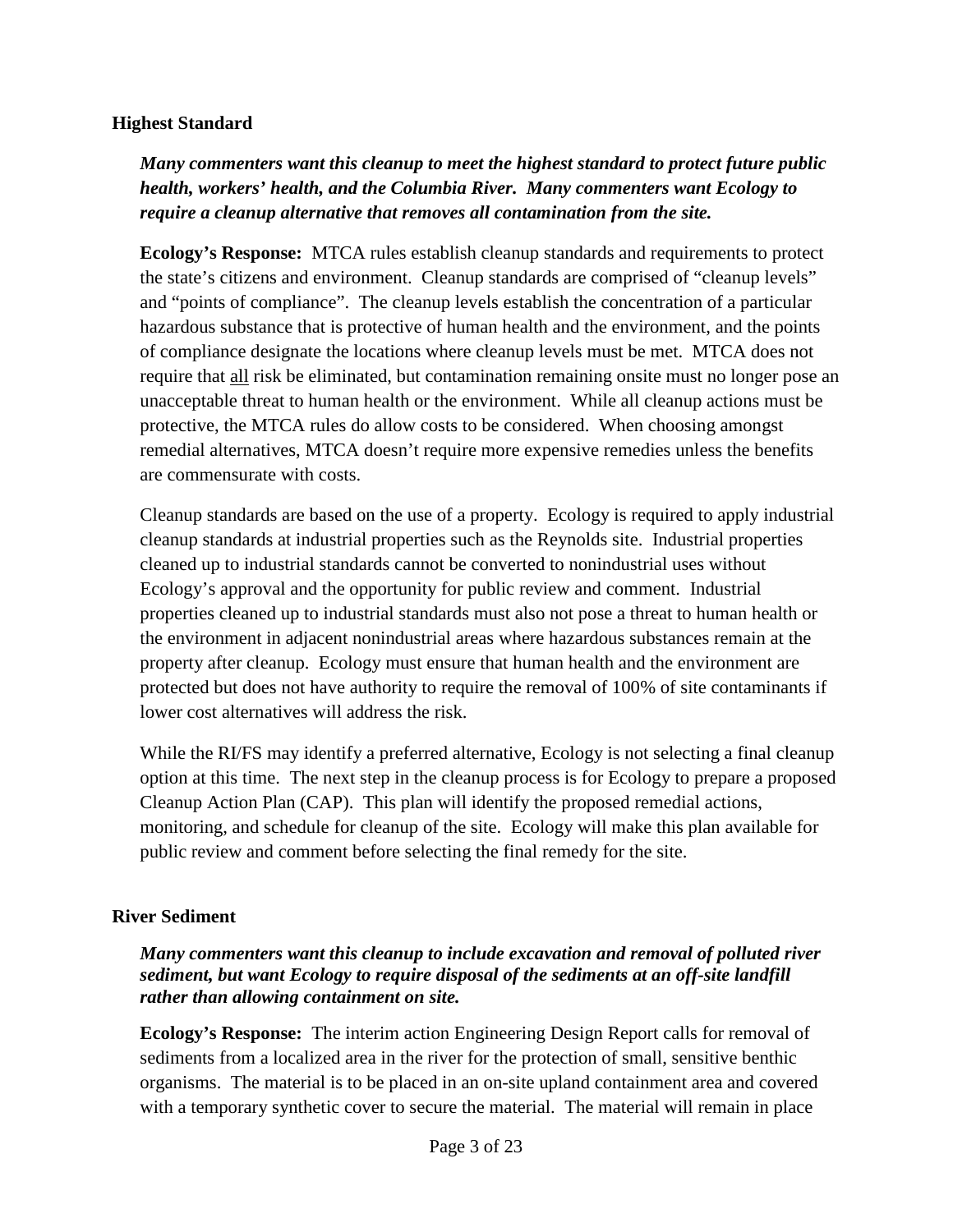pending the final Cleanup Action Plan issued by Ecology for the cleanup of the upland portion of the Former Reynolds Plant. A decision on the final disposition of the dredged river sediment will not be made until the Cleanup Action Plan is finalized, likely sometime in late 2015 or early 2016.

Cleanup levels for river sediments are much lower than those for upland exposure scenarios. The concentrations of contaminants in the sediments removed from the river will be below applicable upland cleanup levels. Therefore, placement of the sediment removed from the river will not pose an unacceptable risk in the upland environment. The upland containment of low-concentration dredge material is consistent with other cleanup actions in Washington.

If the materials are managed on site permanently, they will be placed under a cap with appropriate monitoring, maintenance, and institutional controls. If the decision in the final Cleanup Action Plan is to transport the dredged river sediment off the property, it will be taken to an appropriate facility that is permitted and approved to handle this material.

# *Saying these soils will be reused beneficially as upland fill when they are moved to an already existing fill area, which would then have to be temporarily capped until the final CAP is written, in my opinion, is not beneficial to the site or operations. Would this not require additional monitoring, when offsite removal would require no monitoring?*

**Ecology's Response:** If on-site containment of upland wastes is part of the selected cleanup alternative for the site, additional fill material will be needed to grade the containment areas so they will drain properly. In this context, the material removed from the river could be reused to reduce the amount of imported fill needed.

No additional monitoring would be required for the consolidation onto already existing fill areas since these areas will already be subject to monitoring, maintenance and institutional controls.

# *Since the final CAP may be a year away, how can we depend on an undetermined plan as acceptable remediation if the sediment is consolidated upland?*

**Ecology's Response:** An Interim Action Work Plan and Engineering Design Report (EDR) have been developed for this site. The work plan outlines the specific components of the sediment cleanup including: dredging, backfilling, placement area preparation, transloading, temporary placement and covering of the dredged material, and permitting requirements. The EDR provides detailed engineering assumptions, a water quality monitoring plan, and a compliance monitoring plan to ensure cleanup levels have been met in the river. These steps will ensure a successful remediation and safe handling of sediments until a final decision regarding management of the dredged material is made in the Cleanup Action Plan.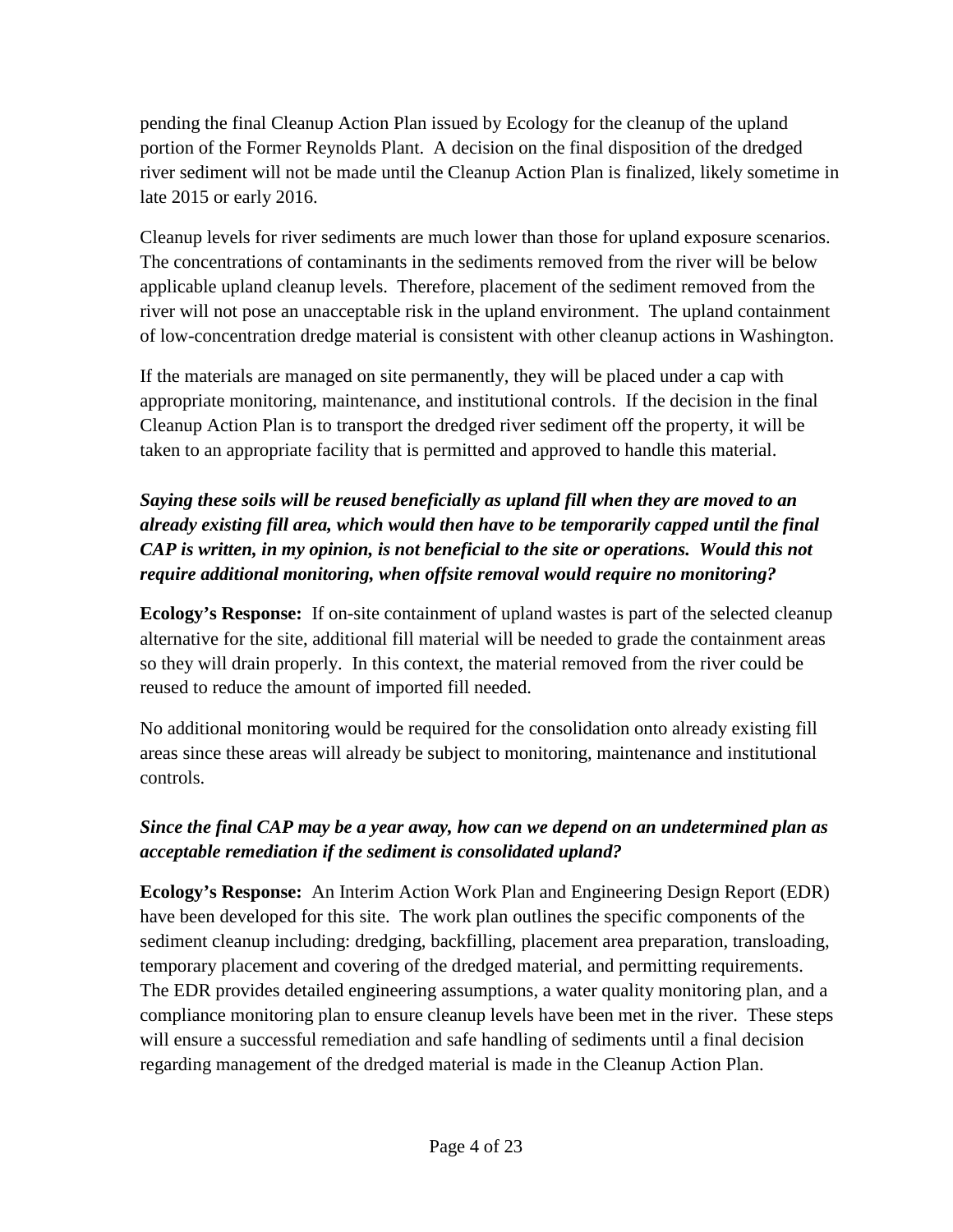*The Short-term Effectiveness ranking for Alternative 3 is 7, and for Alternative 4 is 5, with only longer hauling distance as the reason for the difference. There is no consideration for interim exposure onsite where the contaminated sediment will be stored until final disposition is determined. Please reevaluate this score.*

**Ecology's Response:** As mentioned earlier, the material will be covered during temporary placement and the concentrations of contaminants will be below upland cleanup levels. Therefore there will be no interim exposure to levels of contaminants that could pose an unacceptable risk.

# *How will the river water be protected during the interim action and what measures or back up plans are ready in case of a release to the river?*

**Ecology's Response:** The Engineering Design Report for the remediation of sediments in the Columbia River includes a number of Best Management Practices (BMPs) that will be followed to protect the river during the interim action and in case of a release. Permitting requirements by other agencies will also ensure protection of the Columbia River. Some of the key elements of these BMPs include the following:

- Performing work within the in-water work window to minimize potential impacts to protected species during critical periods
- Ensuring appropriate training (e.g., 40-hour hazardous materials and other applicable OSHA/WISHA requirements) for dredge workers
- Developing and following a site-specific Spill Prevention Plan to be used for the duration of the project
- Equipping dredge equipment with appropriate response tools, such as absorbent oil booms
- Performing water quality monitoring during sediment removal
- Using dredge/transloading equipment and practices that minimize the potential for release to the river
- Treating water generated during dredging and transloading prior to discharge back to the river

# **Certified Contractor**

# *Many commenters want the work done by certified contractors who will oversee and undertake all cleanup actions—not Millennium Bulk Terminals – Longview, LLC.*

**Ecology's Response:** The Cleanup Action Plan and Consent Decree will require that all remediation work performed at the site be under the direct supervision of a professional engineer or a qualified technician under the direct supervision of a professional engineer. The professional engineer must be registered by the State of Washington, except as otherwise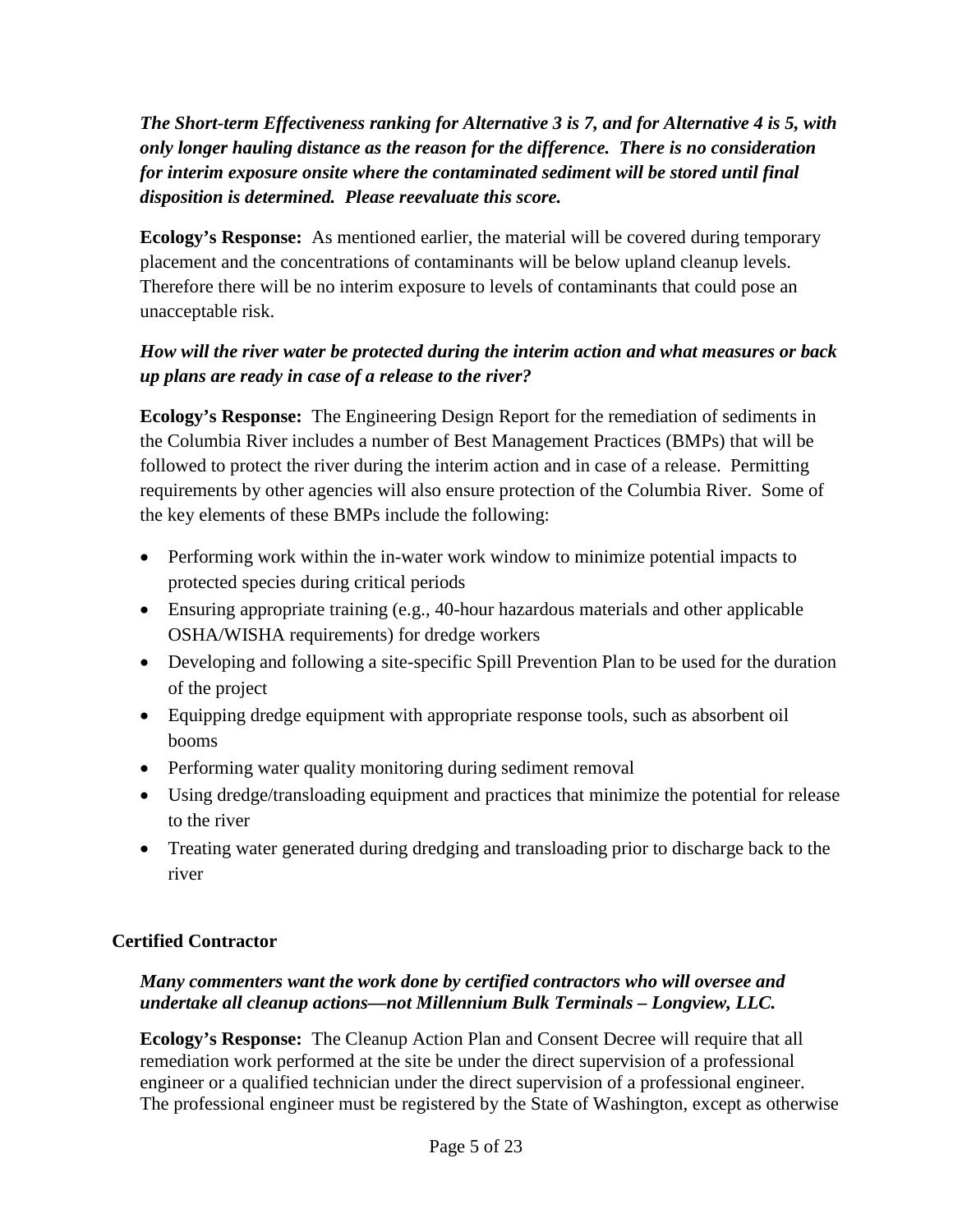provided for by RCW 18.43.130. The contractors hired by Northwest Alloys, Inc. (NWA) and/or Millennium Bulk Terminals - Longview, LLC (MTBL) to do the cleanup work at the site will have to meet this requirement. The contractors will also need to have 40 hour hazardous materials training and meet other applicable health and safety requirements. Ecology will oversee the work to ensure that applicable state and federal laws and regulations are complied with. Ecology will conduct regular site visits and be in regular contact with the responsible parties to ensure that work is being properly performed.

## **Cleanup Alternatives**

## *Several commenters had concerns about how the cleanup alternatives were screened and evaluated.*

**Ecology's Response:** MTCA rules describe the criteria that cleanup alternatives must meet. Certain minimum requirements must be met for all cleanup actions, including compliance with cleanup standards, compliance with applicable state and federal laws, protecting human health and the environment, providing compliance monitoring, using permanent solutions to the maximum extent practicable, providing a reasonable restoration time frame, and considering public concerns. Cleanup alternatives may use one or more treatment technologies, containment actions, removal actions, engineered controls, institutional controls or other actions to meet the requirements in the rules. Typically, at a large site, several remedial technologies are blended to make up the final cleanup action.

In the case of the former Reynolds Metals site, certain technologies were screened out because they would not remediate chemicals of concern or because they were not able to be implemented. Retained technologies were grouped into alternatives and then evaluated against MTCA criteria for each media of concern. The study identified Alternative 4 as the remedial alternative that meets the required thresholds in MTCA and is permanent to the maximum extent practicable.

### **Disproportionate Cost Analysis**

*Many people expressed concern that the Disproportionate Cost Analysis (DCA) appeared to be too subjective or used the wrong criteria. Why didn't Ecology consider the benefits of a wider range of redevelopment options? Some people felt that some alternatives were scored too high and others too low. Others felt also that the DCA did not consider the cost of cleaning up the site in the future if hazardous waste is spread around due to flooding or earthquakes. Some commenters felt the cost/benefits of Alternatives 4 and 5 cannot be the same when Alternative 5 costs 3 times more than Alternative 4. How will public concern be considered and integrated into the final benefit score?*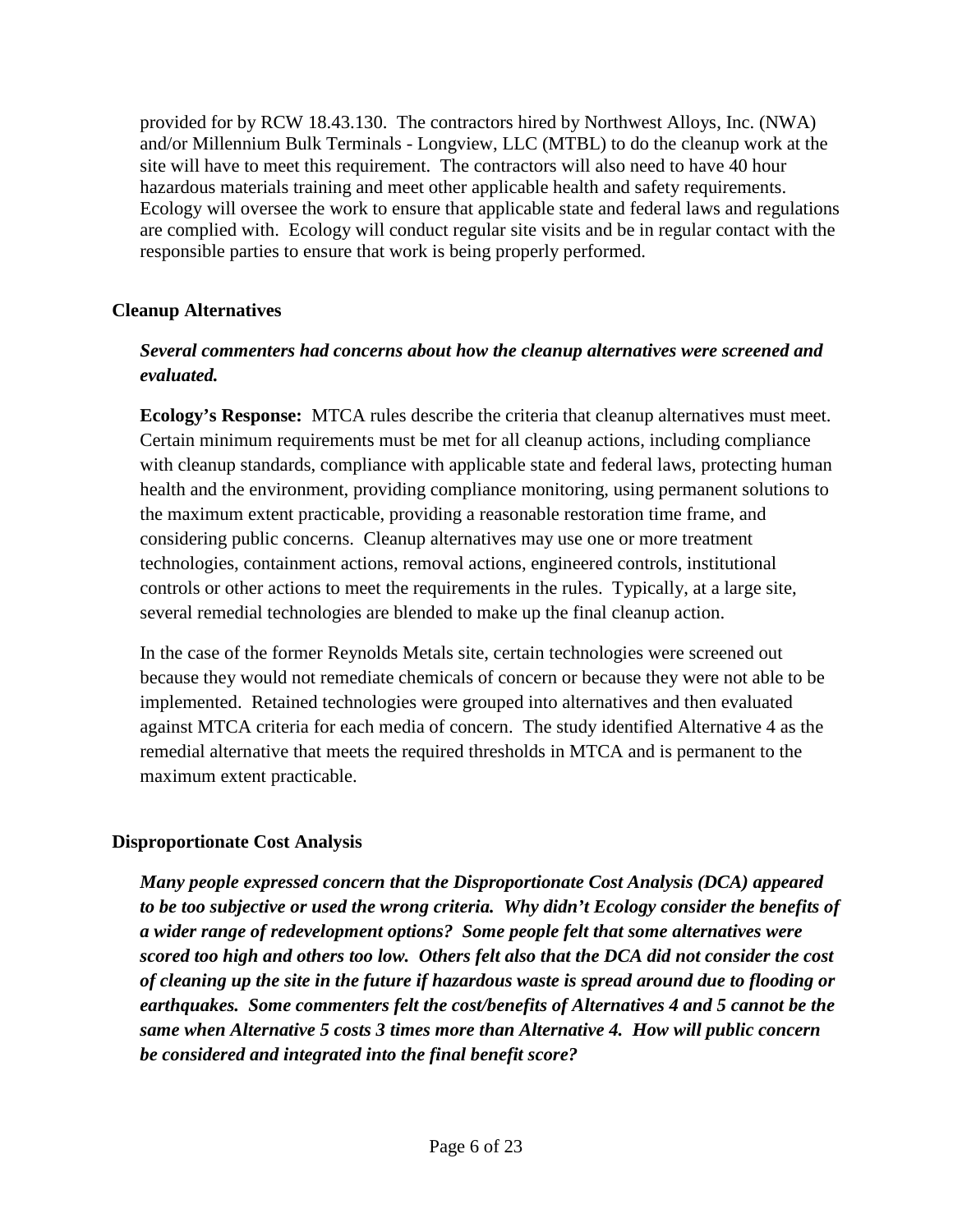**Ecology's Response:** MTCA rules require that cleanups must be "permanent to the maximum extent practicable". To determine which cleanup action uses permanent solutions to the maximum extent practicable, a Disproportionate Cost Analysis (DCA) is conducted to compare the costs and benefits of the alternatives identified in the feasibility study. MTCA specifies how a DCA is conducted. The criteria used in the DCA evaluation include: protectiveness, permanence, cost, effectiveness over the long term, management of shortterm risks, technical and administrative implementability, and consideration of public concerns. These criteria are weighted to reflect their relative importance. Typically the benefits are scored from 1 to 10 with an overall score of 10 representing an alternative that satisfies the criterion to the highest degree. MTCA also does not allow the use of criteria other than those listed.

The DCA is used to screen out alternatives with disproportionately higher costs. Costs are considered disproportionate if the incremental cost of the alternative over that of a lower cost alternative exceeds the incremental benefits achieved by that alternative over the lower cost alternative. The DCA balances the most cost-effective use of technology with the highest degree of environmental benefit. Even under the process outlined in MTCA, scoring is somewhat subjective and best professional judgment and precedent from other sites must be used in the analysis.

A new column was added to the DCA to factor in public concerns that Ecology received during the comment period. While the environmental benefit scores changed as a result, it did not change the evaluation preference. This was primarily due to the large difference in cost between on-site containment and off-site disposal. The DCA found that the additional costs of Alternatives 5 and 6 were disproportionate to the benefits when compared to Alternative 4.

# *Protectiveness is given the highest weight of 30% in this analysis. Protectiveness is only an immediate achievement and is not the most important criteria to any industrial remediation. Without long-term effectiveness there would be no protection.*

**Ecology's Response:** The weighting factor used is consistent with what has been used at other large sites. As noted above, Ecology added a column in the final DCA scoring table to reflect public concerns. Since the category weightings must add up to 100%, the weightings of other categories were adjusted when the new column was added. Protectiveness is assigned a weight of 25% in the final DCA.

Under MTCA, protectiveness is defined as "Overall protectiveness of human health and the environment, including the degree to which existing risks are reduced, time required to reduce risk at the facility and attain cleanup standards, on-site and off-site risks resulting from implementing the alternative, and improvement of overall environmental quality." As such, it is not limited to an immediate achievement.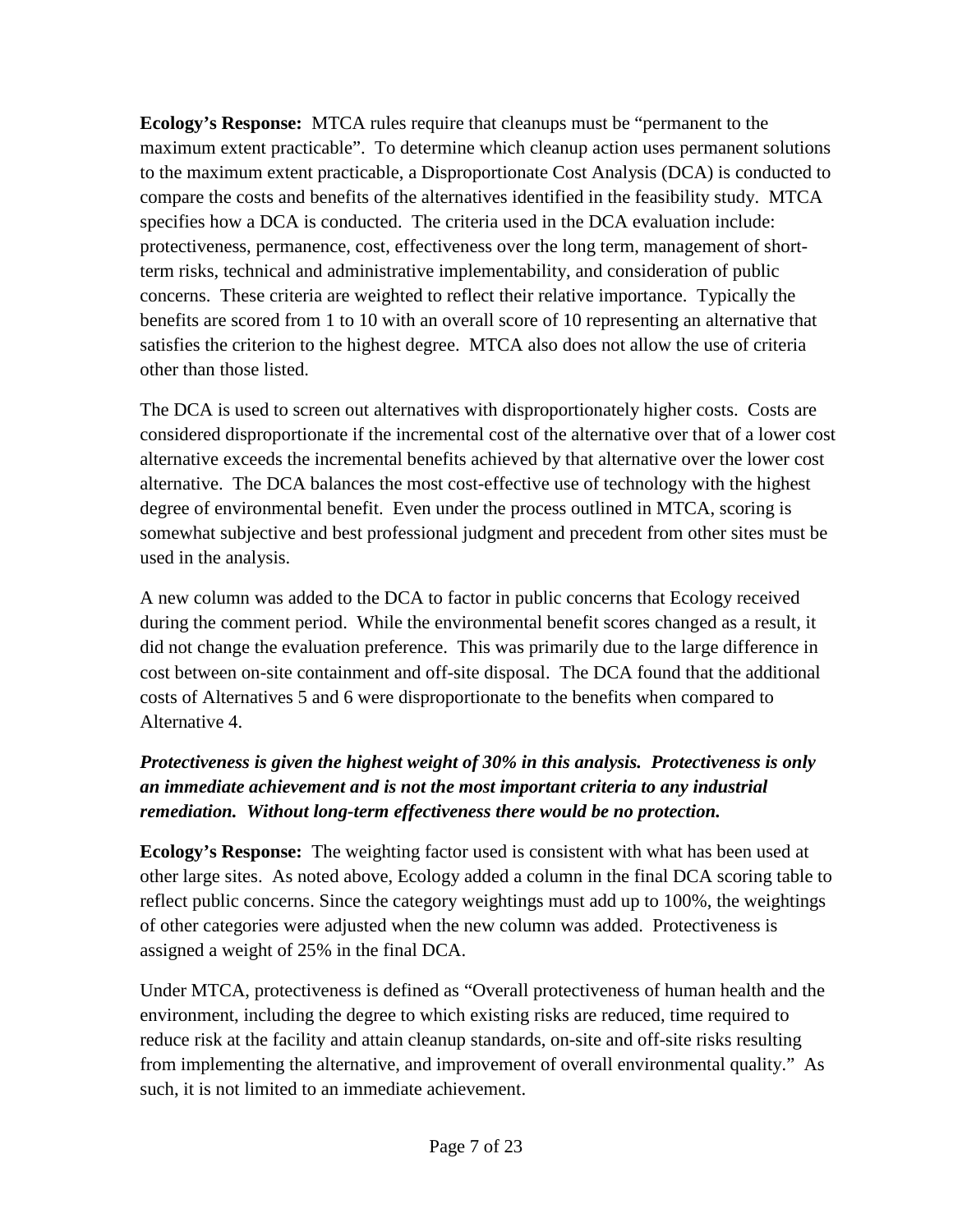*In the DCA, permanence is weighted at 25%, but as stated, treatment actions that destroy contaminants (thereby reducing toxicity, mobility, and volume) are considered under MTCA to be more permanent than containment actions (which only reduce the mobility). Please explain why Alternatives 4 and 5 are given the same score of 8 when Alternative 4 removes 400 cy of soil for off-site disposal and Alternative 5 removes 134,000 cy of soil offsite. This scoring seems inconsistent.*

**Ecology's Response:** Although the volume of material removed off-site is greater in Alternative 5, contaminant mobility and toxicity are the same for the two alternatives. The volume that would be removed in Alternative 5 is simply moved somewhere else.

*Effectiveness over the Long Term is weighted with 20%, but it should be the most important criteria in the analysis. Long-Term Effectiveness, I would think, is what environmental remediation is all about. Shouldn't Long-Term Effectiveness be given the highest weight in this analysis?*

**Ecology's Response:** Although weighting of the criteria in a DCA is somewhat subjective, the weighting used for the Reynolds site is consistent with that used at many other sites in the state.

*The implementability score for Alternative 3 is 8, and for Alternative 4 is 7. And yet the report repeatedly says standard practices are already developed and easily implemented and that local contractors and regional landfill operations are available. Alternative 4, is a quicker route to Permanence, Protectiveness, and Long-term Effectiveness. Please reevaluate this score.*

**Ecology's Response:** The implementability score for Alternative 3 is 8.5, and Alternative 4 is 8. The low permeability caps that will be used in Alternative 4 are more complex than in Alternative 3, and more material will be excavated and consolidated. So it is reasonable to score Alternative 4 slightly lower than Alternative 3 for implementability because the cleanup action will be more complicated and require more time to implement than Alternative 3.

### **Restoration Timeframe**

*Several commenters did not understand what is meant by a reasonable restoration timeframe, or how it applies to this site.*

**Ecology's Response:** MTCA determines a reasonable restoration timeframe by considering the following factors: potential risks, practicality of achieving a shorter restoration time frame, current use of site, potential future use, availability of alternative water supplies, likely effectiveness of institutional controls, ability to monitor and control migration of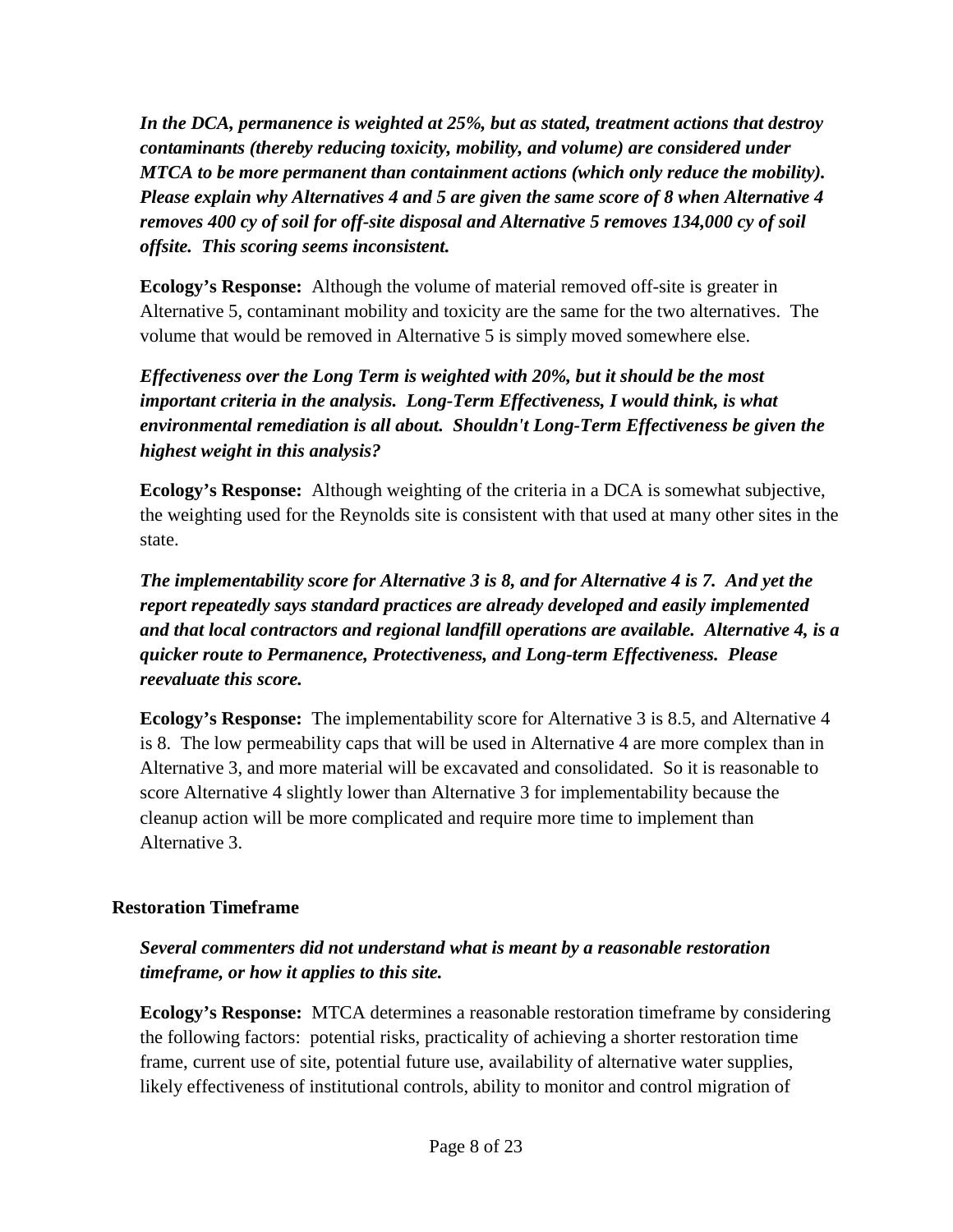hazardous substances, toxicity of hazardous substances, and presence of natural processes that reduce concentrations of hazardous substances. There is some subjectivity in evaluating these factors. Best professional judgment and experience at other sites are used in evaluating what constitutes a reasonable restoration timeframe.

At the former Reynolds Metals site, surface water cleanup standards within the Columbia River and ditches are already being met. So the restoration timeframe for humans and ecological receptors is zero for surface water (i.e. no additional restoration time is needed to meet standards). Soil cleanup standards will be met as soon as engineering controls are constructed and additional institutional controls are put in place. Fluoride in the groundwater will continue to be present for many years using any of the alternatives. It would not be practicable to remove all affected soil and associated groundwater in an effort to shorten the restoration timeframe. In this case, it is acceptable to extend the restoration timeframe since active measures to remediate the groundwater are not practicable.

# **Earthquakes**

# *Many people expressed concern about how potentially large earthquakes might impact the integrity of caps used to contain wastes on-site.*

**Ecology's Response:** Many areas in the State of Washington are designated as being in a seismic impact zone by the United States Geological Survey (USGS), and Longview is included in that designation. Seismic zones are defined as areas where there is at least a 10 percent probability that horizontal seismic accelerations equal to or greater that 0.1 g (acceleration of gravity at the earth's surface) will occur within a 250-year period.

A slope stability and deformation analysis will be performed for the landfills and fill deposits at this site as part of the engineering design to verify that the low permeability caps will remain serviceable after a 1 in 2,500-year seismic event.

#### **Flooding and Sea Level Rise**

### *Many people expressed concern about containing wastes on-site given the proximity to the Columbia River and the potential for periodic flooding or inundation due to sea level rise.*

**Ecology's Response:** There are multiple dams and storage basins on the Columbia River which work together to regulate the flow of the river.

At the former Reynolds Metals site, the Consolidated Diking Improvement District (CDID) flood control levee provides another level of protection to the site from exposure to high river current velocities during flood events. The levee is approximately 32 feet above sea level and protects the site from scour or erosion of the landfills and fill deposits during flood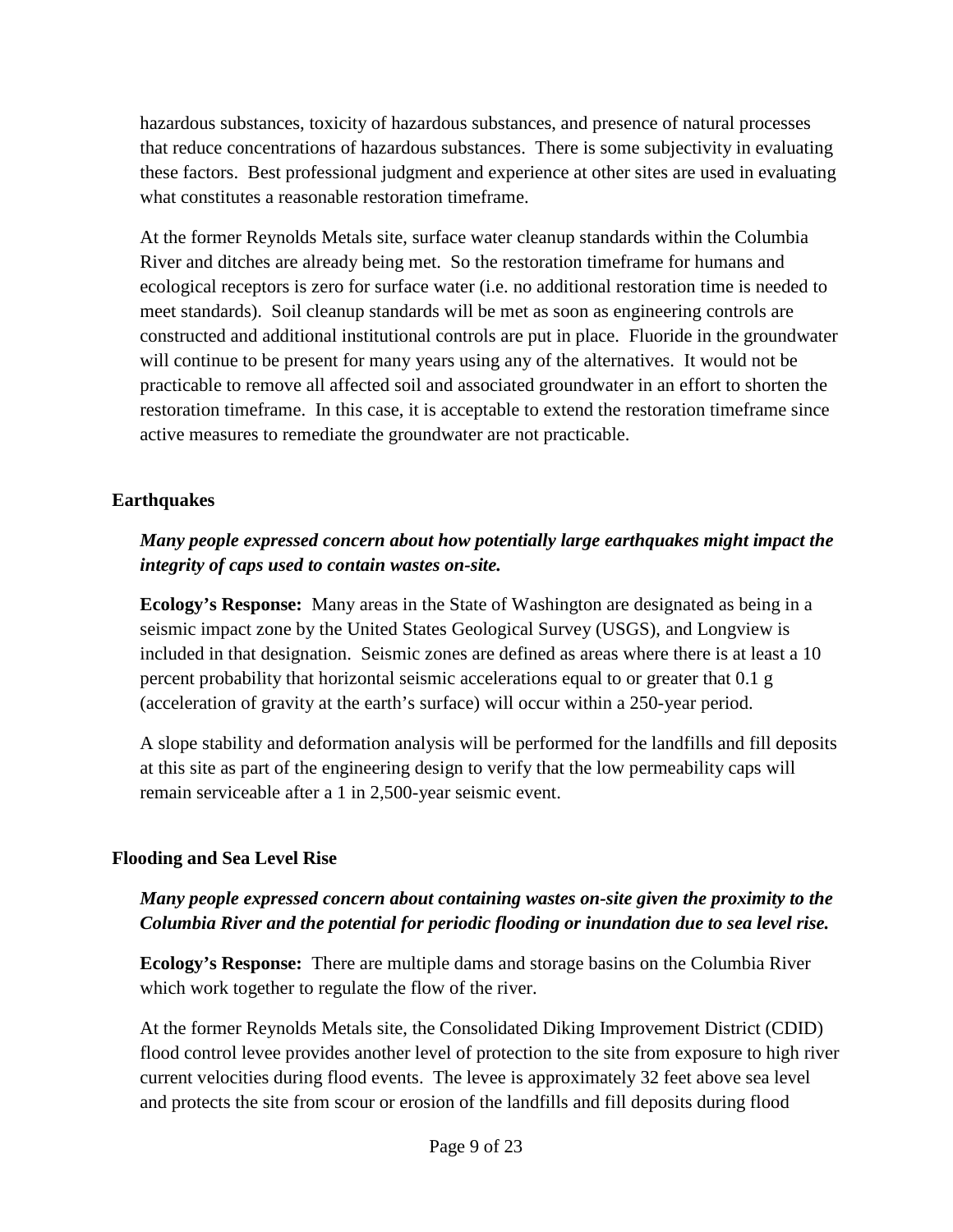events with recurrence intervals of greater than 500 years. If fill deposits and landfills become saturated for a relatively short time period during a major flood, scouring would not be expected. Since the natural geochemistry at this site is effectively controlling migration of fluoride, any short term contact with groundwater due to such flooding should not pose significant risk of contaminant migration.

## **Consolidated Diking Improvement District No.1 (CDID No.1)**

# *Several commenters are concerned that the CDID pumps will fail and then the system will not prevent flooding.*

**Ecology's Response:** The CDID follows an operations and maintenance plan to handle stormwater and flooding emergencies. Annual inspections are performed to ensure structural integrity and conformance with federal standards, and the dike is federally certified every 10 years. Pump stations are physically monitored and the pumps are regularly maintained. A computer system is used to track surface water elevations, operational status, and alarm conditions which provides a safeguard and quick response in case of a diking system failure. Historical failure of individual pumps has not affected the level of water in the ditches due to the large volume of water in the system. The ditches, sloughs, and drains are also maintained on a regular basis. The system must function properly to ensure the public safety of many of the residents of Longview and Kelso. The ditch system is extensive and necessary to prevent flooding of residential neighborhoods and public services (i.e., hospitals).

### **Exposure to Contamination**

# *Many commenters expressed concern about being exposed to contamination that will remain on-site under the preferred alternative.*

#### **Ecology's Response:**

The former Reynolds Metals facility is an industrial property adjacent to other industrial properties where access to the site is controlled. An on-site drainage system controls runoff and groundwater has been monitored for a number of years. Several independent cleanup actions have already occurred on the property. Potential for exposure to contamination that would remain on-site in each media under Alternative 4 is discussed below:

### Soil

Areas containing soil with elevated total petroleum hydrocarbons (TPH) or polycyclic aromatic hydrocarbons PAHs have already been isolated from dermal contact with soil covers or have been excavated and removed from the property. Under Alternative 4, the two remaining uncovered and isolated areas (pitch and flat storage areas) would be excavated to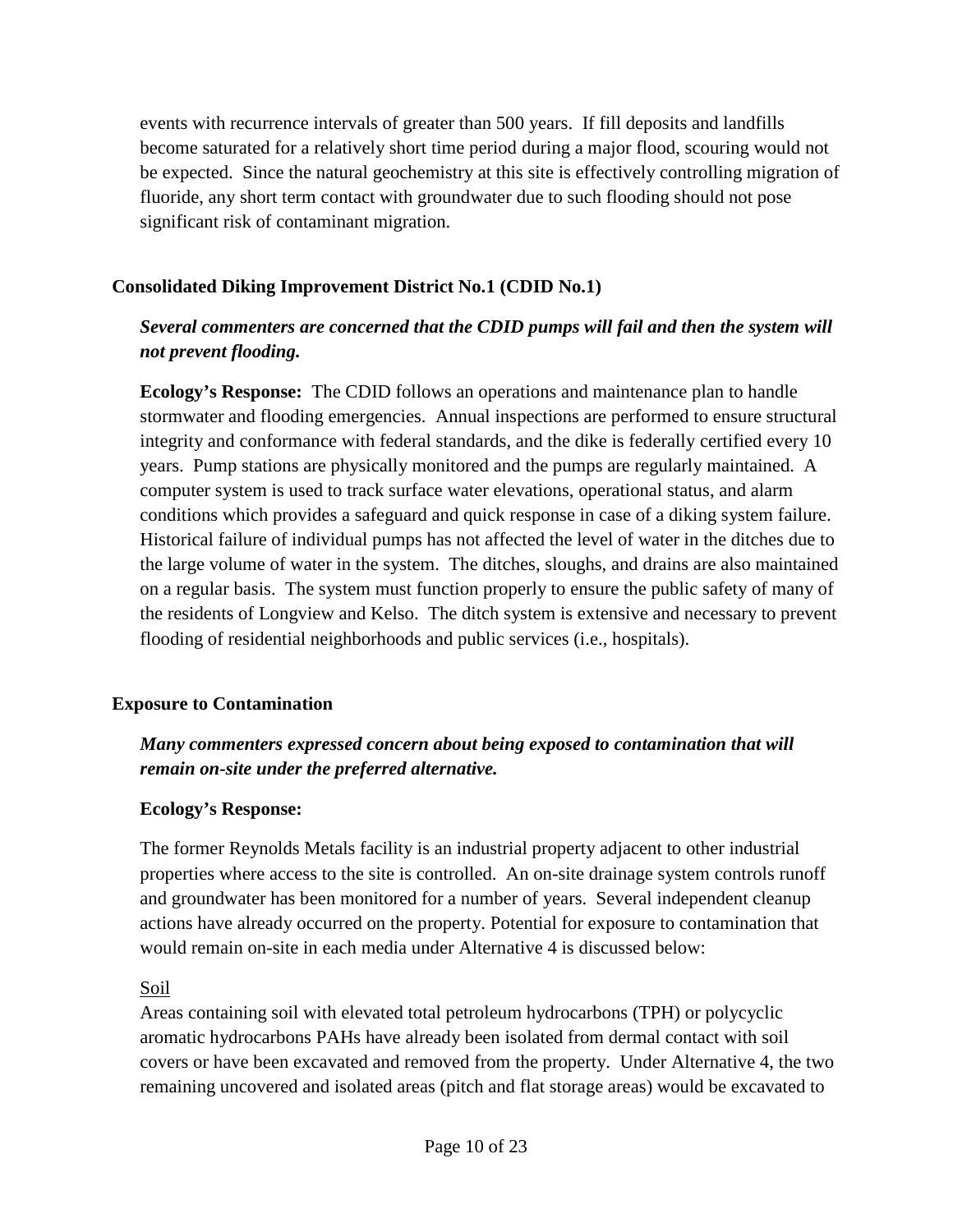remove any potential remaining exposure pathway. Fluoride and cyanide contamination in the soil do not exceed industrial cleanup levels protective of direct contact anywhere on the site. The proposed consolidation and capping would address long term protection against direct contact exposure.

### Groundwater

Extensive testing at the site shows that no site-related impacts are present in drinking water sources. The proposed groundwater remedial action will ensure that current or future sources of drinking water for the community will continue to be protected. There is an upward hydraulic gradient at the site which is protecting the 200 foot deep industrial and municipal water supply from shallow groundwater contamination. There is also a thick, lowpermeability, confining layer between the deeper drinking water aquifer and the shallow groundwater. In addition, geochemical processes are occurring in site soils and shallow groundwater that limit fluoride migration. The City of Longview has established a Wellhead Protection Plan to regularly sample the eight shallow and nine deeper monitoring wells around the Mint Farm, adding additional protection for municipal drinking water.

### Ditch and Surface Water

During the remedial investigation of the site, extensive testing of the ditch and surface water occurred and no site-related impacts were identified above applicable cleanup levels. The natural processes currently limiting fluoride transport will continue to provide long-term protection of surface water quality in the river and CDID ditches. The proposed permeable reactive barrier walls in Alternative 4 would further reduce contaminant mobility, providing additional protection of ditch and surface water.

#### **Sediments**

During testing of river sediments, no impacts to benthic organisms were found except for a localized area near Outfall 002A. The Interim Action will remove the affected sediment to protect benthic organisms.

### **Permanent Solution**

# *Many people expressed concern that Alternative 4 is not a permanent solution since it will leave contaminants on-site.*

**Ecology's Response:** Under MTCA, a permanent solution is defined as one where further action is not required after cleanup standards that protect human health and the environment have been met. A permanent solution does not mean all contamination above cleanup levels must be removed from a site. The disproportionate cost analysis establishes the alternative that is "permanent to the maximum extent practicable". For this site, this analysis identified Alternative 4 as permanent to the maximum extent practicable.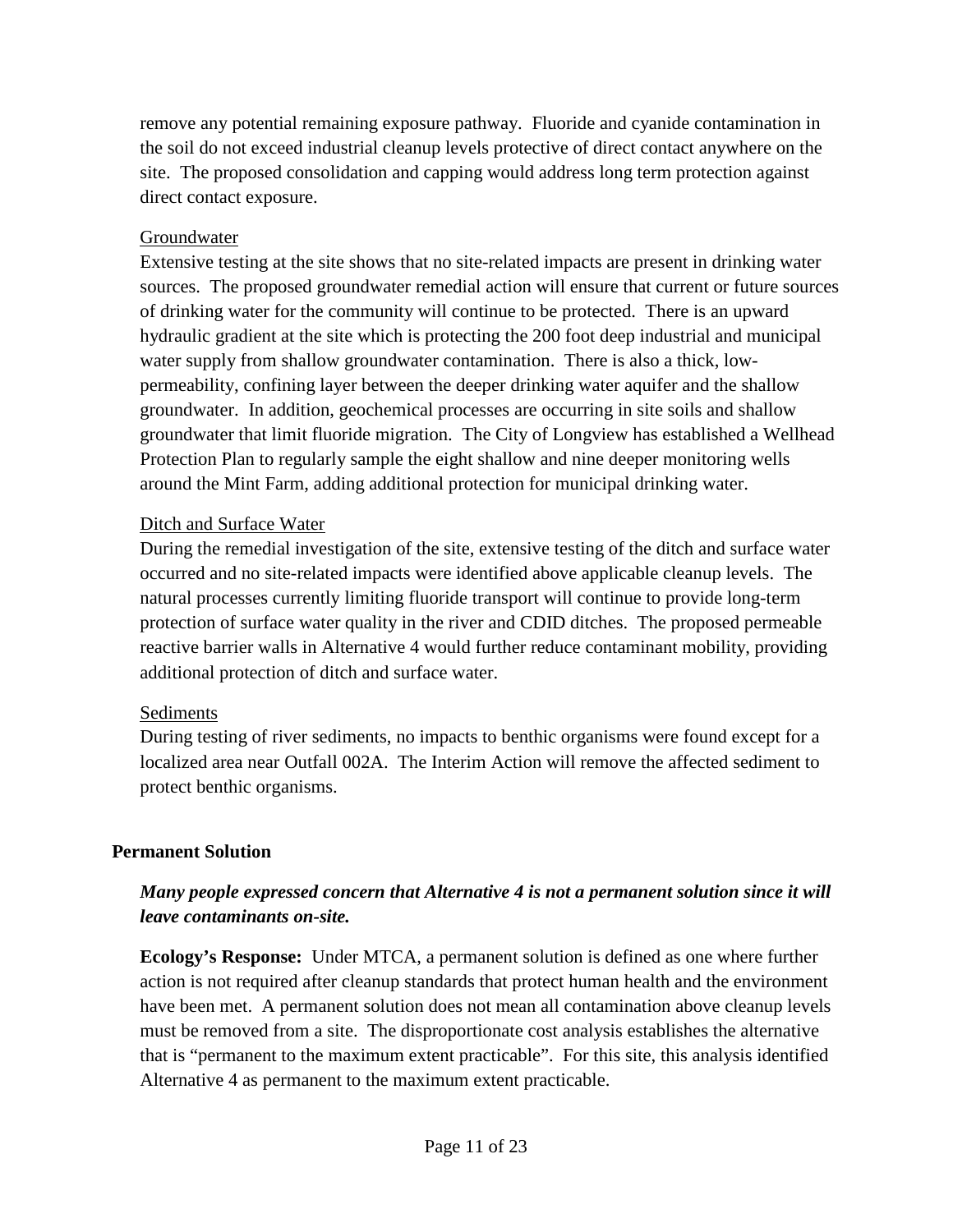#### **Long Term Human Health Protection**

## *Some people expressed concern that future activities on this site would not be protective of human health in the long term.*

**Ecology's Response:** Where an industrial cleanup level is used at a site undergoing MTCA cleanup, institutional controls are required. These controls limit or prohibit activities that may interfere with the integrity of the cleanup action or result in exposure to hazardous substances. Institutional controls may include engineered controls, fences, land use restrictions, maintenance requirements, educational programs, environmental covenants, or financial assurances. Engineered controls are containment and/or treatment systems to prevent or limit the movement of or exposure to hazardous substances, such as a layer of clean soil or concrete paving. Environmental covenants that limit certain activities or land uses at this site will be recorded at Cowlitz County, protecting human health and the environment for the long term. The Cleanup Action Plan and Consent Decree will require that any future activities at the site that may affect the capped areas will have to be reviewed and approved by Ecology.

#### **Black Mud Pond**

# *Many commenters want the remedy to include the removal and off-site disposal of the Black Mud Pond.*

**Ecology's Response:** The 33-acre Black Mud Pond (BMP) contains residual carbon and was formally closed in 1991. The closure plan for the BMP required installation of a landfill cap, recording of restrictive covenants, maintenance of the cap and a surface runoff system, and long-term ground water monitoring. The landfill cap design consists of an engineered multi-layer, low permeability cover and drainage conveyance system. Concentrations of fluoride and alkalinity appear to be decreasing in groundwater monitoring wells indicating that the containment system for the waste is working. Removal of this 33-acre containment area that was closed under applicable regulations and appears to be working as designed would not be practicable and would not increase protection of human health or the environment.

#### **Economic Redevelopment/Job Creation**

*Several commenters are concerned that leaving contamination on site after cleanup will foreclose business opportunities to re-develop parts of the site. What future activities will be allowed on the landfills/surface deposits if Alternative 4 is implemented? What kind of*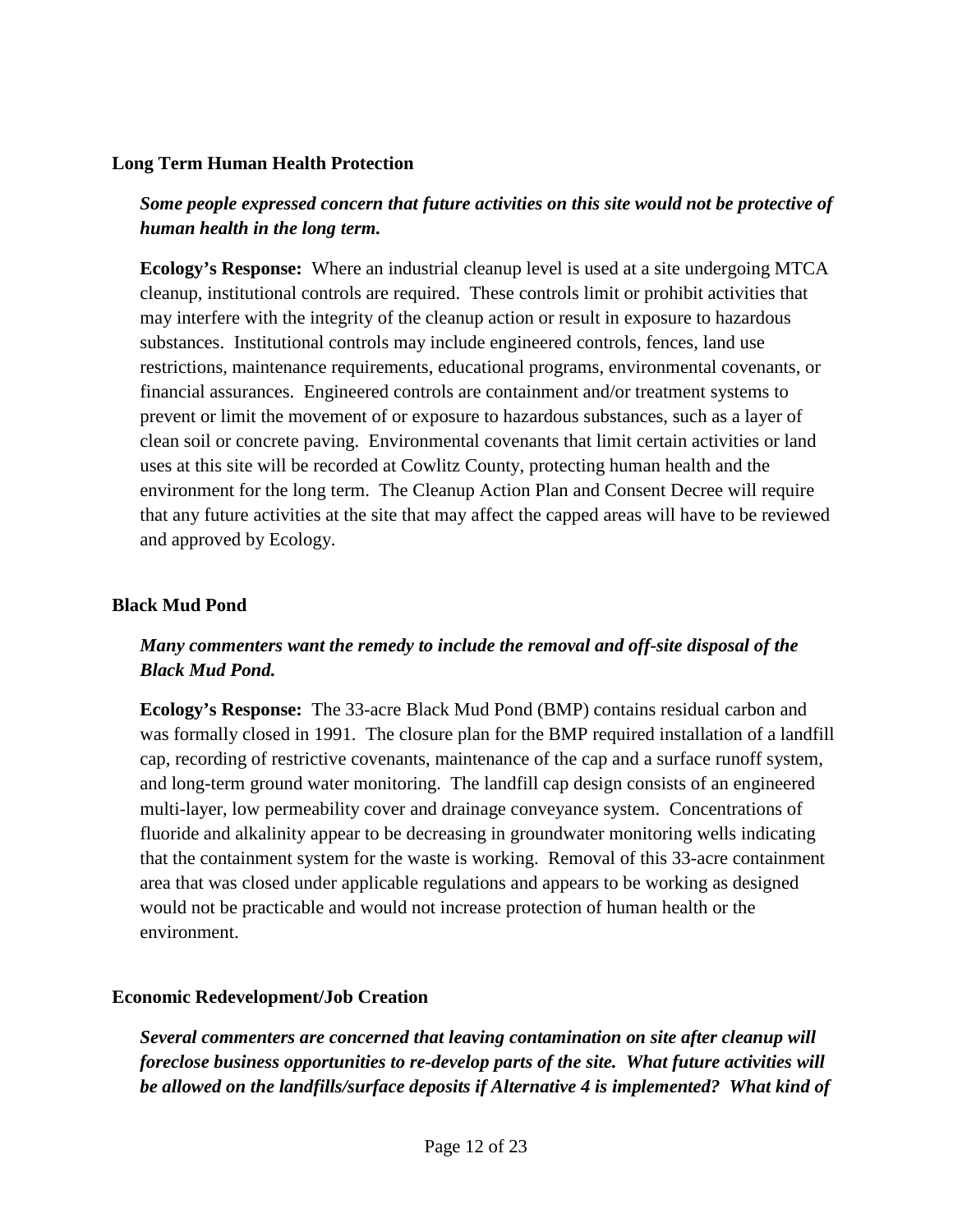### *construction and development took place at the Troutdale and Vancouver sites on the landfills/surface deposits after cleanup, and will Longview be able to do the same?*

**Ecology's Response:** Under all six alternatives, capped landfills and surface deposits would remain on site after cleanup activities are completed. Alternative 6 would leave the Black Mud Pond (BMP) on site. Alternatives 3, 4, and 5 would consolidate some of the surface deposits. Although future use of these localized areas of the site would be restricted, redevelopment of the site is still possible. The Vancouver and Troutdale sites have been able to re-develop and employ many people. At both the Troutdale and Vancouver sites, landfills and waste deposits were also capped as part of the cleanup action. Engineering design of these caps can support certain development activities and can be integrated into future redevelopment.

It should be noted that MTCA does not include the ease of redevelopment as one of the benefit categories to be used in evaluating alternatives.

# *Some commenters are concerned that we need to consider the economic benefit of preserving the fishing industry for tourism, recreation, cultural and commercial interests.*

**Ecology's Response:** Ecology agrees that fisheries resources must be protected. Surface water cleanup standards are already being met at the site and sediment contamination will be removed as part of the Interim Action. Therefore fisheries resources would be protected under any of the alternatives evaluated in the FS.

### **Ecology Must Choose Alternative 6**

# *Most commenters want Ecology to choose Alternative 6 since it will remove the most contaminated soil and allow for the widest range of redevelopment opportunities.*

**Ecology's Response:** MTCA specifies Ecology's powers and duties to require cleanup. Ecology can require responsible parties to conduct remedial actions for releases or threatened releases of hazardous substances. However, Ecology cannot go beyond the authority established in the law or require actions that are not consistent with the rules.

Ecology must apply industrial clean-up standards at properties zoned for industrial use. County authorities decide zoning. A property cleaned up to industrial standards cannot be converted to non-industrial uses without approval from Ecology and an opportunity for public review and comment.

Ecology must also follow the remedy selection process and criteria specified in MTCA. This process includes a disproportionate cost analysis that compares the costs and environmental benefits of cleanup alternatives. The analysis for this site concluded that the additional costs incurred for Alternatives 5 and 6 do not add proportionately greater benefits. While some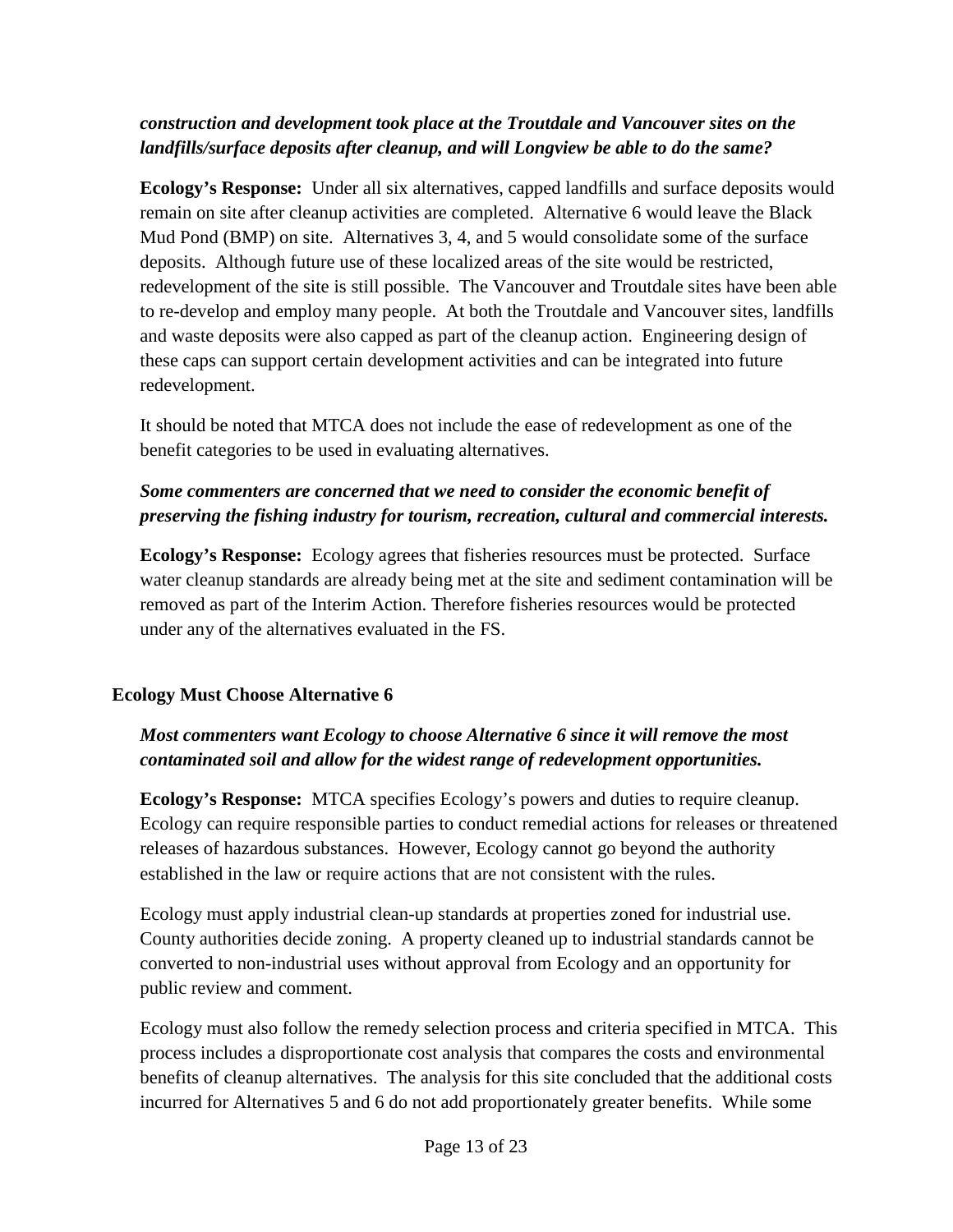commenters believe that alternatives that would enable a wider range of redevelopment should be favored, the MTCA rules do not include this as part of the analysis.

As noted previously, while the RI/FS may identify a preferred alternative, Ecology is not selecting a final cleanup option at this time. The next step in the cleanup process is for Ecology to prepare a draft Cleanup Action Plan which describes the proposed remedial actions, monitoring and schedule for cleanup of the site. The public will have an opportunity to review and comment on that plan before it is finalized.

# **On Site Landfills and Surface Deposits**

*Several commenters believe the landfills and surface deposits on site are not "certified" landfills and thus should not continue to be used as part of the selected remedy. Why would it be OK to leave contamination on-site in landfills or surface deposits when they do not meet the same design criteria as "certified" landfills?*

**Ecology's Response:**Several of the alternatives in the RI/FS include on-site containment. Containment structures used in MTCA cleanups are designed to prevent contact with the material and to control migration. They must also be designed to be stable and able to withstand the elements and other natural phenomena like earthquakes. Cleanup containment structures are purpose-built to contain the specific type of materials at the site. This is different than commercial landfills which must be designed to contain many different types of waste. As with commercial landfills, containment structures used in MTCA cleanups must include provisions for on-going maintenance, monitoring, and financial assurance should there be repairs needed.

# **Assessed Value of Property Affected**

*Several commenters are concerned that leaving contamination on site after cleanup activities are completed will lower the assessed value and result in less taxes coming back to the county.*

**Ecology's Response:** Ecology's role under the MTCA is to ensure that cleanup of contaminated sites will be protective of human health and the environment. In general, the assessed value of a property is lower if there has been a release of hazardous substances at that property. When a site undergoes final cleanup and is redeveloped, the assessed value of the property often increases. Ecology does not consider impacts to assessed value as part of the feasibility study or in the selection of a remedy. All of the cleanup options in the RI/FS will allow for reuse of the property. In the future, the property will be appraised based on its value as it is used.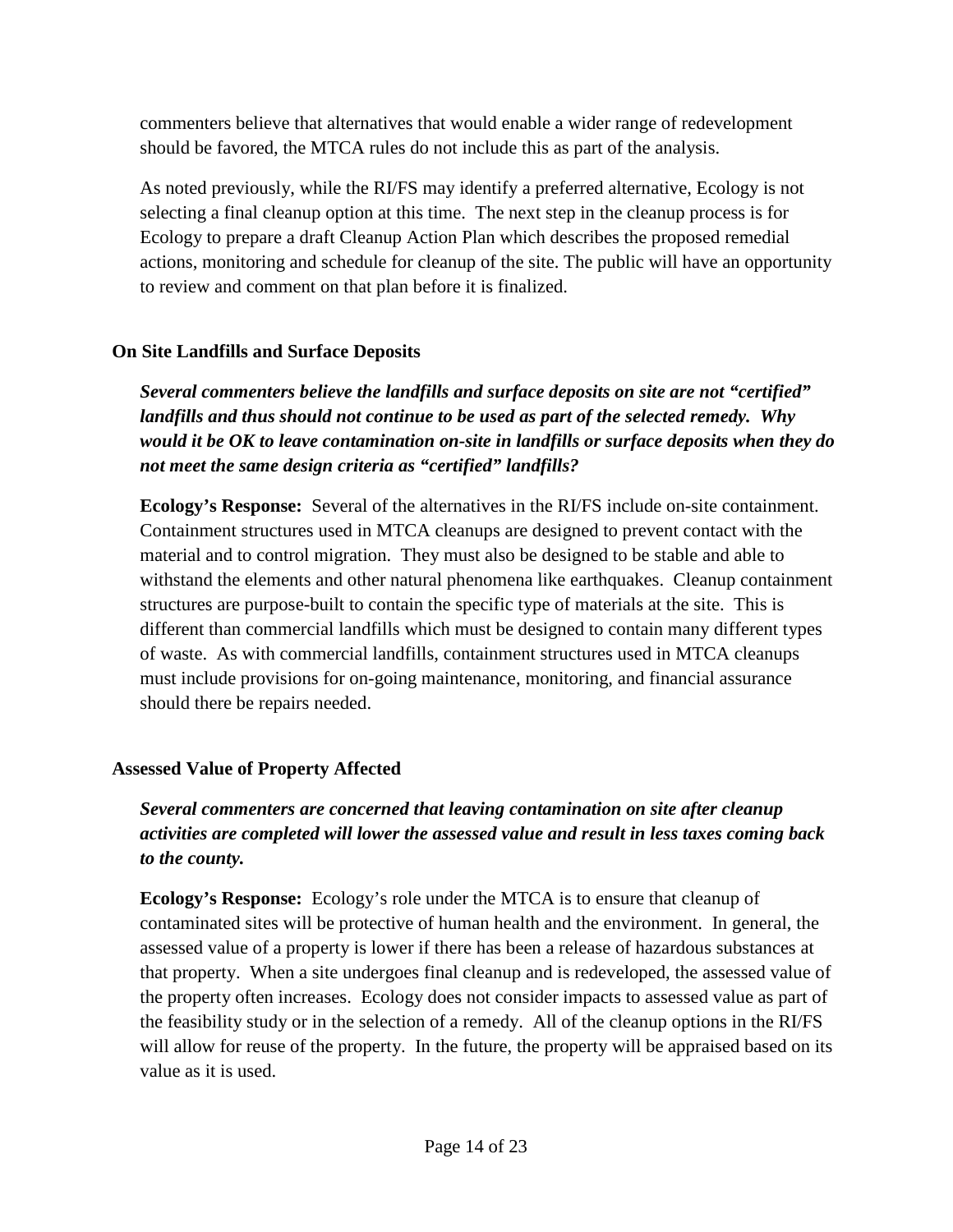#### **Long-Term Groundwater Monitoring**

*Several commenters did not understand how long term groundwater monitoring will be conducted and how long it will last. The City of Longview requests that the responsible parties comply with the provisions of LMC 17.100, Water Supply Protection, and install a new deep monitoring well in the NE corner of the property with the frequency of sampling and pollutants monitored in accordance with the City's wellhead protection monitoring program.*

**Ecology's Response:** Long-term monitoring is required under MTCA if on-site disposal, isolation, or containment is part of a selected cleanup action at a site. The description of groundwater monitoring in the feasibility study is only rough at this point. The Cleanup Action Plan will provide more detail and require long term groundwater monitoring to be performed by the responsible parties as long as contamination remains on site above cleanup levels. The compliance groundwater monitoring plan developed in conjunction with the Cleanup Action Plan will provide specific details about the long term groundwater monitoring at the site. Following completion of cleanup, Ecology is responsible for reviewing the cleanup project every 5 years. During Ecology's subsequent 5-year reviews, the need for continued groundwater monitoring, scope, and frequency of monitoring will be re-assessed.

Ecology appreciates the City of Longview's comment regarding its wellhead protection program. As discussed above, the detailed groundwater monitoring program will be developed in conjunction with the Cleanup Action Plan. Ecology will consult with the City and evaluate the need for additional monitoring wells during preparation of the draft Cleanup Action Plan.

### **Comparison between Longview, Vancouver, and Troutdale Alcoa Sites**

*Many commenters want this site to be 100% cleaned up, similar to what was they believe was done for the closed aluminum smelters in Troutdale, Oregon and Vancouver, Washington. They also want to know why Ecology is proposing to spend less money on the cleanup of Reynolds Metals Longview than either of the Alcoa cleanups in Troutdale or Vancouver?*

**Ecology's Response:** Although there are similarities between cleanups completed at different aluminum smelter sites, every project is unique. Cleanup requirements differ between smelter sites because of differences in historical smelter operations, resulting in differences in the types and concentrations of chemicals present at each site. There are also significant differences in geology, hydrogeology and soil chemistry that can affect cleanup requirements. These factors can differ substantially even between aluminum smelters constructed within the same region, as with the former smelters in Troutdale, Vancouver, and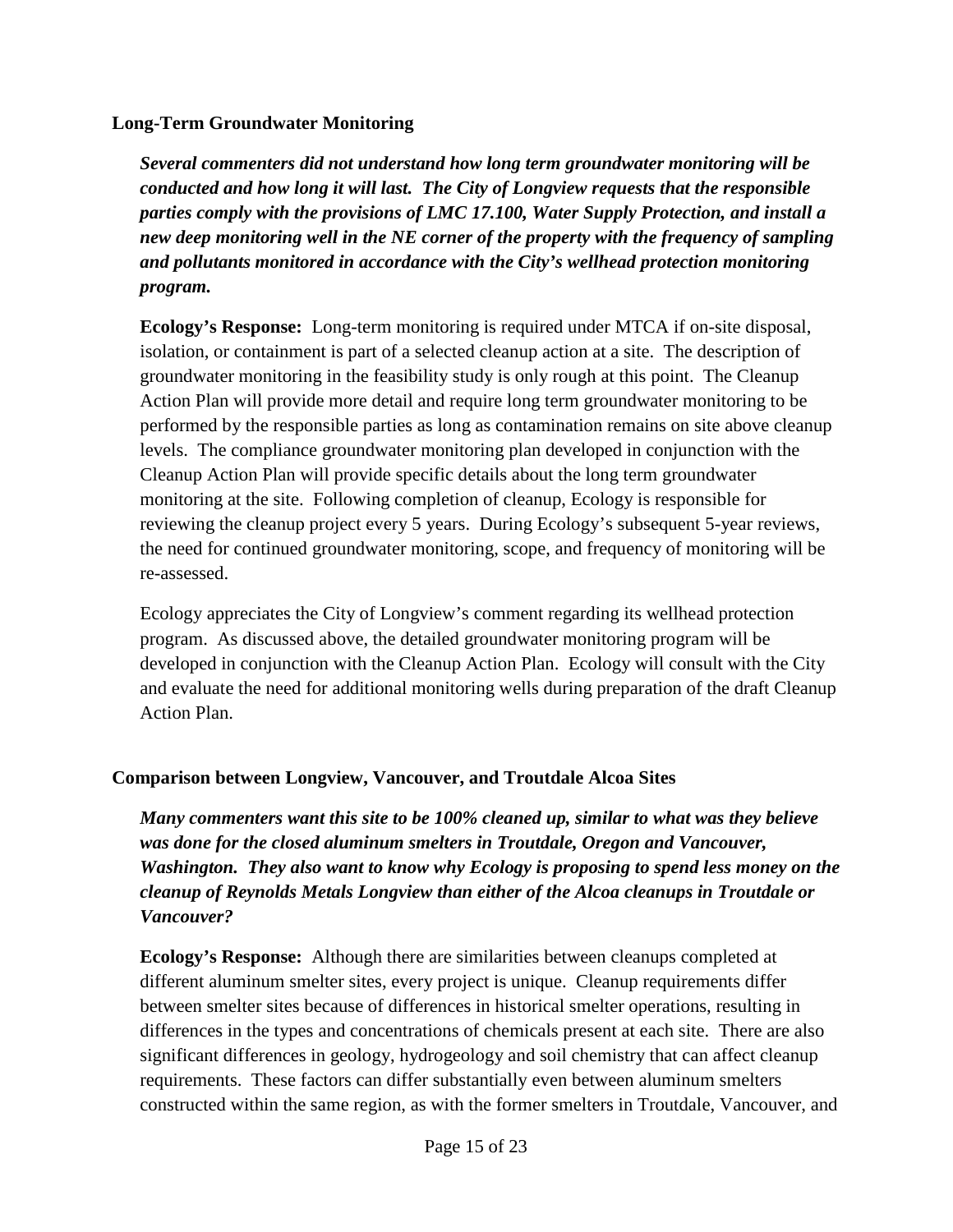Longview. That said, regardless of the remedial technologies implemented, all three sites were (or will be) cleaned up to the same standard, which is an industrial/commercial-use scenario.

Understanding these site-specific issues is one focus of the RI/FS process. After thorough study, cleanup alternatives appropriate to each site are developed and evaluated. The final cleanup decision established by EPA or Ecology at each site considers this information to ensure that the final cleanup remedies are protective under site-specific conditions.

The cleanup at the former Reynolds Metals site in Longview is less complex than the one at Vancouver. The Longview site doesn't have some of the same contamination problems that were present in Vancouver, such as high levels of PCBs in soils and sediments, or the presence of solvent contamination. The geology and site geochemistry are also different at the Longview site, which combine to immobilize the fluoride contamination in place within the site soils.

Despite some differences between the smelter sites, the study's preferred alternative would use many of the same technologies that were successfully applied in the cleanups at Troutdale and Vancouver. These include localized soil and sediment removals, soil and sediment consolidation, landfill capping, treatment, natural attenuation, institutional controls, and monitoring. These technologies represent best practices for cleanups of smelter sites, and are typically used in combination with each other.

Sediments removed from the river during the interim action at Longview will be temporarily placed in a containment cell within the footprint of an upland fill deposit pending completion of the Cleanup Action Plan. This sediment material may be reused to re-grade and cap the fill deposit during the final cleanup action or it may be taken to an appropriate landfill offsite. A similar approach was used in Vancouver to contain low-level impacted sediments at that site within an on-site landfill. This provides for safe and efficient management of sediment.

The cost of cleaning up Troutdale was approximately \$18 million and the cleanup cost for Vancouver was approximately \$25 million. Implementation of Alternative 4 at Reynolds Metals Longview is estimated to cost \$27.7 million.

### **Former Employees**

# *Were former employees of Reynolds contacted concerning dumping of wastes? If so, how did that affect sampling locations?*

**Ecology's Response:** Yes, during the remedial investigation, several employees were contacted concerning possible locations of waste and this resulted in focused sampling in some of these areas. Several independent cleanups based upon employee information have occurred over time as well.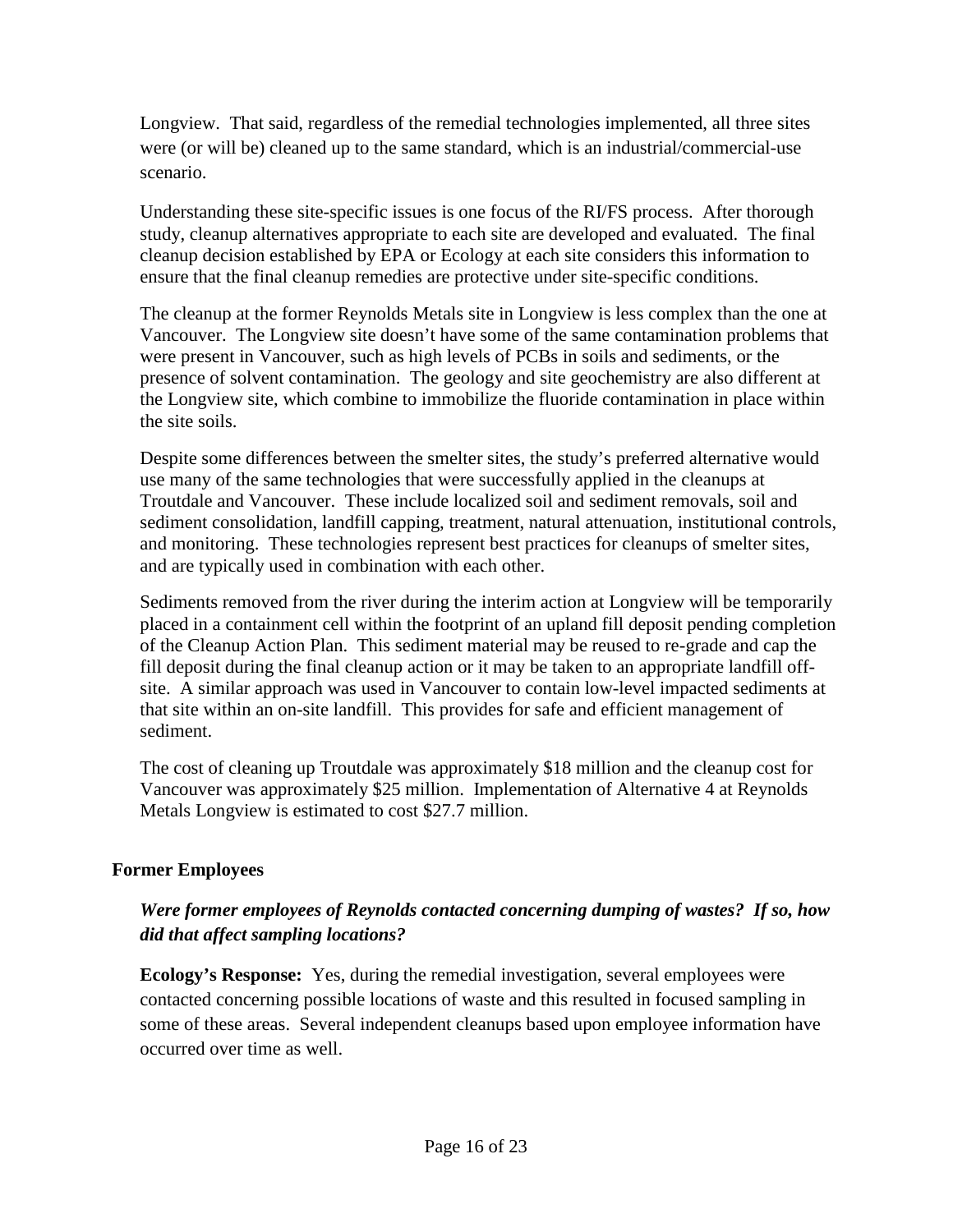#### **South Plant Pot Room**

*The South Plant pot rooms were not constructed with concrete flooring, and fluoride and cryolite are reported to have been released there. After plant demolition, is soil/groundwater sampling going to be done within the building footprint?*

**Ecology's Response:** The South Plant pot rooms were constructed with concrete flooring, and the flooring was routinely maintained during South Plant pot room operations. All pot rooms must be constructed with concrete floors to insulate electrical components from underlying shallow groundwater. As part of the South Plant demolition, underlying soils are being visually inspected to ensure that they were not impacted from operations.

### **Environmental Justice**

# *Have you explored environmental justice concerns for this economically disadvantaged community? How?*

**Ecology's Response:** Ecology strives for meaningful public involvement and works to line this up with one of its core values, environmental justice. This includes public outreach planning that addresses income disparities. Indicators of an economically disadvantaged community include low-literacy and lack of personally owned computer/electronic devices and transportation.

We provided the following public involvement opportunities and notices for the former Reynolds Metals draft RI/FS:

- Collected names and contact information of interested persons. Created and maintained an interested parties list for all notifications.
- Notified all owners/residents of property within and contiguous to the site. These are the parties most immediately impacted by cleanup activities.
- Developed and maintained a webpage dedicated to the cleanup.
- Advertised in The Daily News and worked with the local news media to publish stories.
- Reviewed and considered all comments received during comment periods, and made appropriate changes before finalizing our decisions.

To ensure people in rural areas and people with low-literacy have access to information, and to address challenges with computer/electronic access, we:

- Gave a presentation and held a question and answer session during the 2012 Community Conversation series held at Lower Columbia College in Longview.
- Were available at, and participated in, public community advisory board meetings starting in 2012, held in Longview.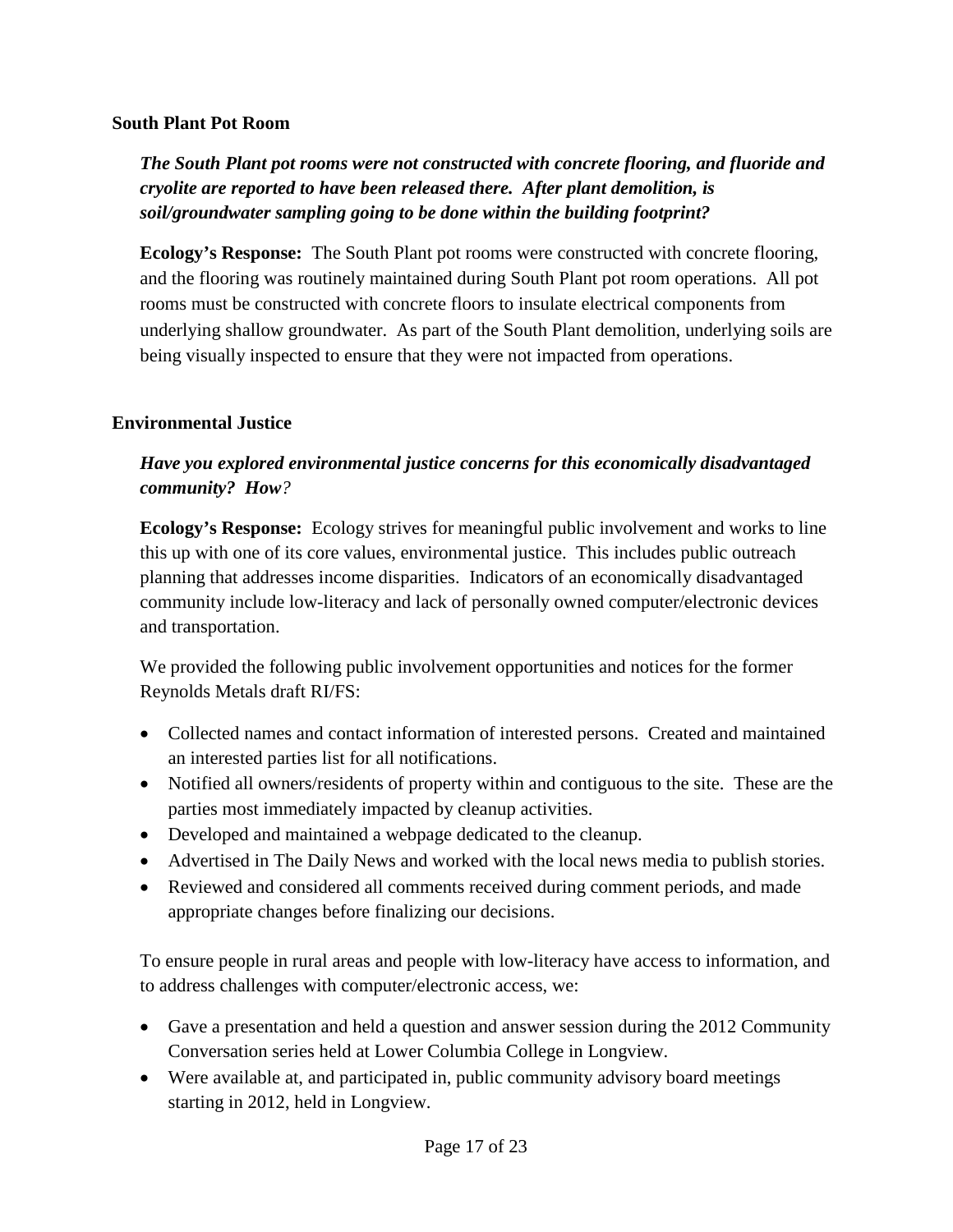- Provided a hard copy of comment information and documents at the Longview Public Library. Internet access at the library is available for free.
- Held community in-person open houses and a public hearing on the RI/FS. These included an open house at the Cowlitz PUD Auditorium on June 18, 2014 and an open house followed by a public hearing at the Kelso Red Lion Hotel on July 16, 2014. The hearing provided the opportunity to submit comments verbally and have them transcribed, rather than in writing.

All events were held at locations meeting the Americans with Disabilities Act criteria. River Cities Transit provides transportation within walking distance to the event locations. Ecology is currently working on environmental justice guidance which will provide us with additional environmental justice tools as we move toward cleanup of this site.

### **Consolidate on Black Mud Pond**

# *Why not consolidate all contaminated soil atop the closed BMP so the rest of the land is un-encumbered, and thus, there will be more tax dollars, development space, and more jobs.*

**Ecology's Response:** Sufficient clearance must be maintained between the surface of the closed BMP and nearby Bonneville Power Administration (BPA) high voltage transmission lines. The closed BMP is located between two large transmission towers, and as such, is directly below the transmission lines. Consolidation of all soil atop the closed BMP would not be possible while maintaining the required clearances to prevent grounding of transmission lines.

### **Final Site Unit Depths**

# *What will be the depth of contaminated soil on each site unit (SU) after proposed consolidation and caps?*

**Ecology's Response:** The depth/thicknesses of capped waste deposits will be determined during final design and will vary due to grading and drainage requirements. Approximate thicknesses of waste to be consolidated on site were calculated based on material volumes and areas provided for the SUs in Appendix L, Table L-2, and are provided in the following table. Please note, these material thicknesses include 2 feet for low-permeability caps.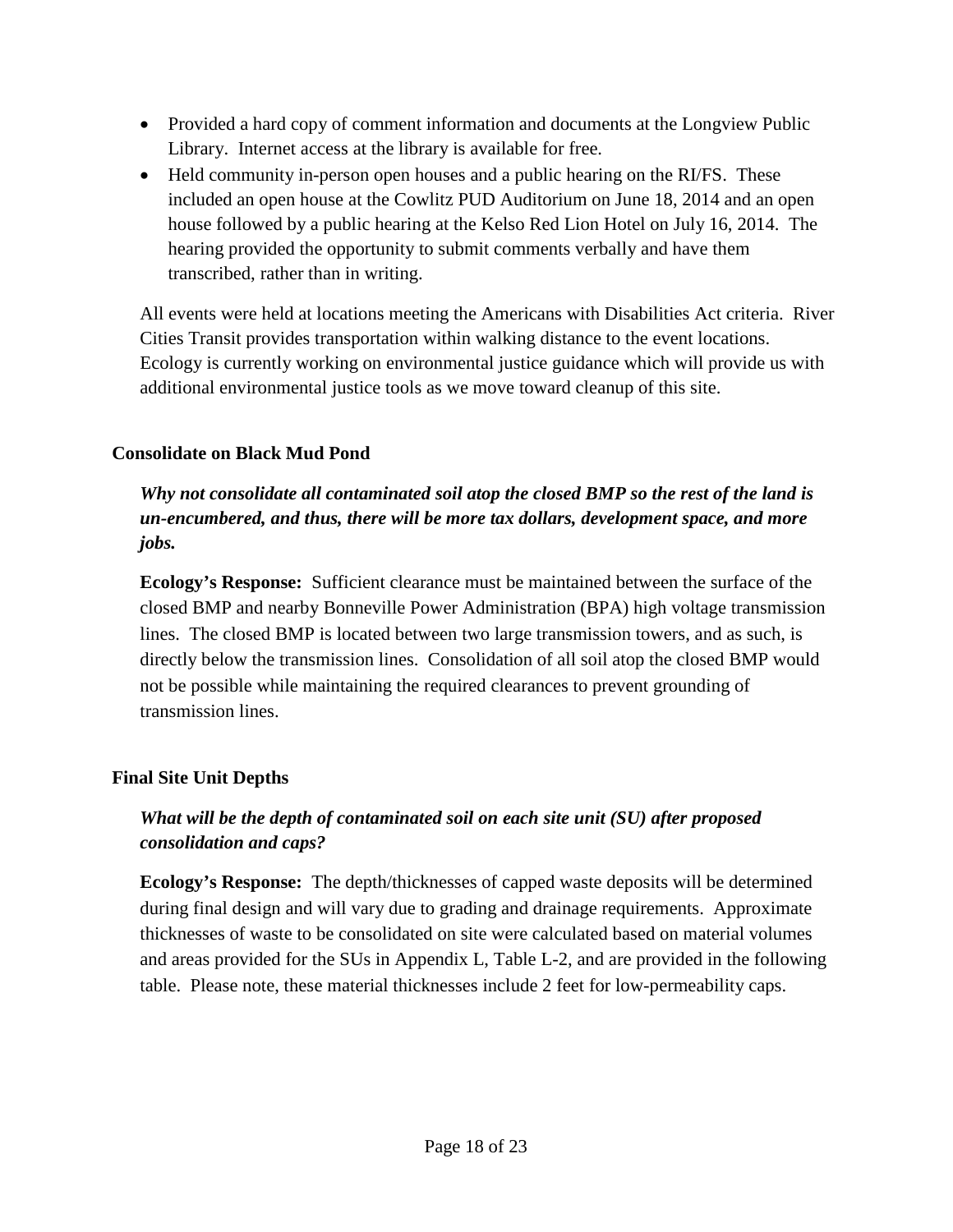| <b>Site Unit</b> | <b>Approximate Material Thickness (feet)</b> |
|------------------|----------------------------------------------|
| SU1 and SU2      | $12 - 16$                                    |
| SU6              | 20                                           |
| SU <sub>7</sub>  |                                              |

#### **Existing Operation Impacts**

*In the RI/FS, it states that Alternatives 5 and 6 are less implementable because the volume of soil to be removed would impact existing operations. What are the operations and how would they be impacted?*

**Ecology's Response:** As discussed in the Executive Summary, MBTL currently operates a bulk products terminal on the site that handles multiple products, including the alumina required for operation of an active Alcoa aluminum manufacturing facility near Wenatchee. Increased truck traffic associated with Alternatives 5 and 6 has a greater potential to disrupt these operations as compared to the other alternatives.

#### **Hillsboro Landfill**

*Why was Site Unit 11's soil with polycyclic aromatic hydrocarbons (PAHs) above cleanup levels disposed of at the Hillsboro solid waste landfill instead of a hazardous waste landfill in December 2012?*

**Ecology's Response:** The soil did not designate as hazardous waste.

#### **Conflict of Interest**

*Why did Ecology allow Alcoa and Ambre to develop the RI/FS (potential conflict of interest) when Ecology could have hired an independent contractor and billed the responsible parties? Was Anchor QEA also a contractor to Chinook Ventures?*

**Ecology's Response:** The Model Toxics Control Act encourages cooperative cleanups rather than state-conducted actions. This results in faster and more efficient cleanups. There are thousands of cleanup sites state-wide. MTCA requires potentially liable persons to assume responsibility for cleaning up contaminated sites. Ecology's role is to carefully review work plans, the remedial investigations, review the analysis and direct the cleanup process. Ecology's oversight costs are paid by the liable party. Using this approach has meant that cleanups happen faster and with less impact to taxpayers.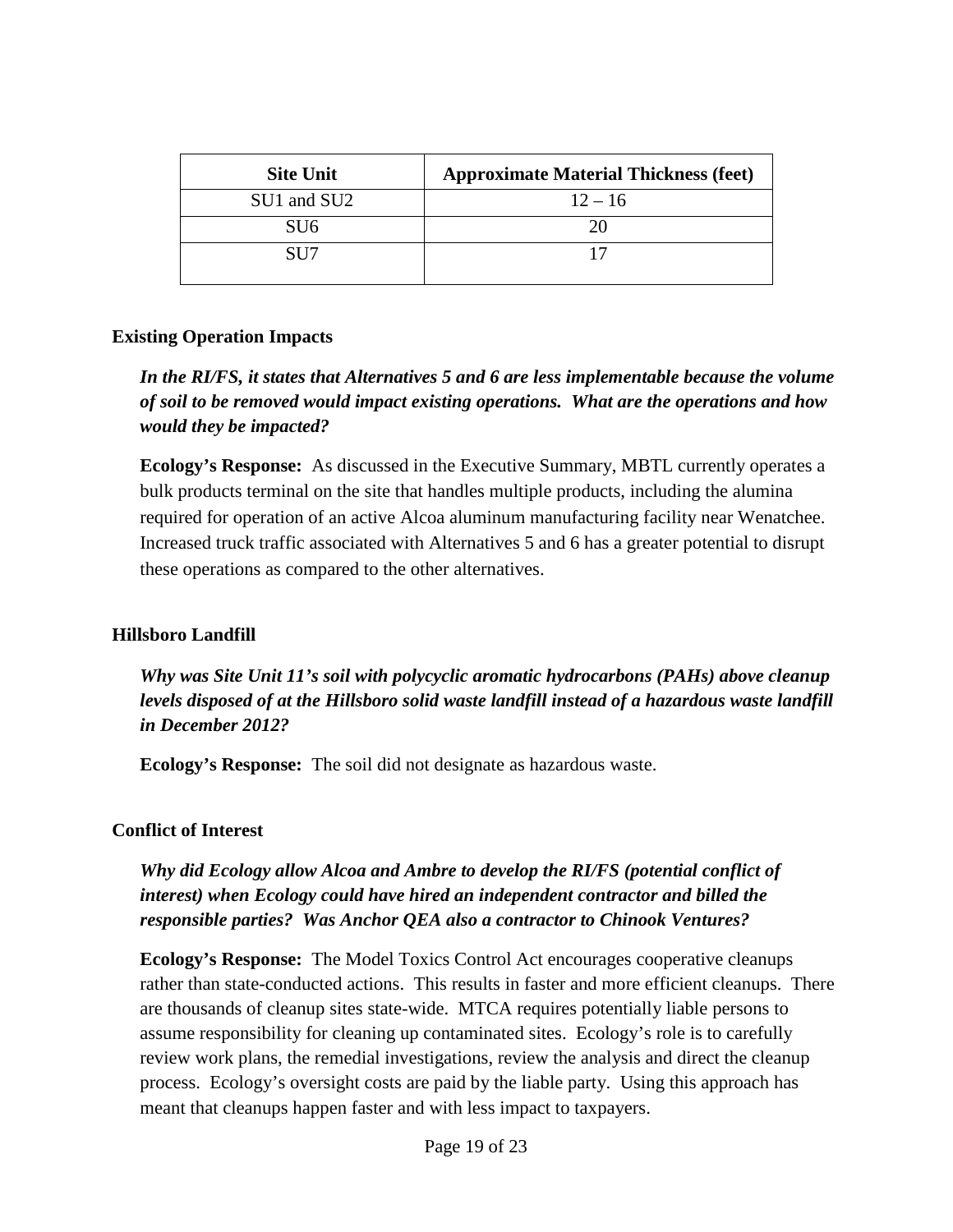Northwest Alloys, Inc. and Millennium Bulk Terminals hired Anchor QEA to complete the 2014 RI/FS. The previous 2007 RI/FS submitted by Chinook Ventures was also prepared by Anchor QEA. It is common practice for the responsible parties to hire an experienced environmental consulting firm to conduct cleanup studies. This is not considered to be a conflict of interest.

### **Permeable Reactive Barrier Walls**

*How will the Permeable Reactive Barrier (PBR) walls reduce the elevated concentrations of other contaminants found onsite (PAHs, arsenic, cadmium, chromium, benzo(a)pyrene, naphthalene, total petroleum hydrocarbons (TPH), polychlorinated biphenyls (PCBs), Carbazole, dibenzofuran)? Because the highest and deepest concentrations of fluoride are in the northeastern Site Units 6, 7, and 8, why not use PRBs there to achieve compliance and reduce restoration timeframe?*

**Ecology's Response:** The proposed PRB walls will be constructed of material designed to reduce the concentrations of fluoride in the groundwater. The PRBs will not be designed to reduce the concentration of the other listed contaminants because they are not chemicals of concern in groundwater at these locations. SU8 is proposed under Alternative 4 to be excavated and consolidated so would not need a PRB. As shown in Figure 7-1 of the RI/FS, groundwater flow from SU6 and SU7 is toward the northeast (toward top of figure), and fluoride concentrations in the monitoring well pair (G4-S and G4-D) immediately downgradient of these SUs meet the cleanup level. Dissolved concentrations beneath and to the east of SU6 are significantly lower than those measured near SU3 (which will be backfilled with reactive media similar to PRBs).

### **SU 11 Size Change**

### *In the 2012 draft RI/FS, SU11 was 1.2 acres and now it is 0.2 acre – why?*

**Ecology's Response:** SU11 was re-sampled in late 2012 following removal of petroleum coke and the concrete pad from the Flat Storage Area. The coke and concrete pad removal provided better access for sampling within SU11. The more comprehensive sampling resulted in a better delineation of the impacted area. Note that the area of SU11 listed in Figure 10-3 is the estimated area of impacts to be addressed by the FS, not the actual area of the SU that was investigated.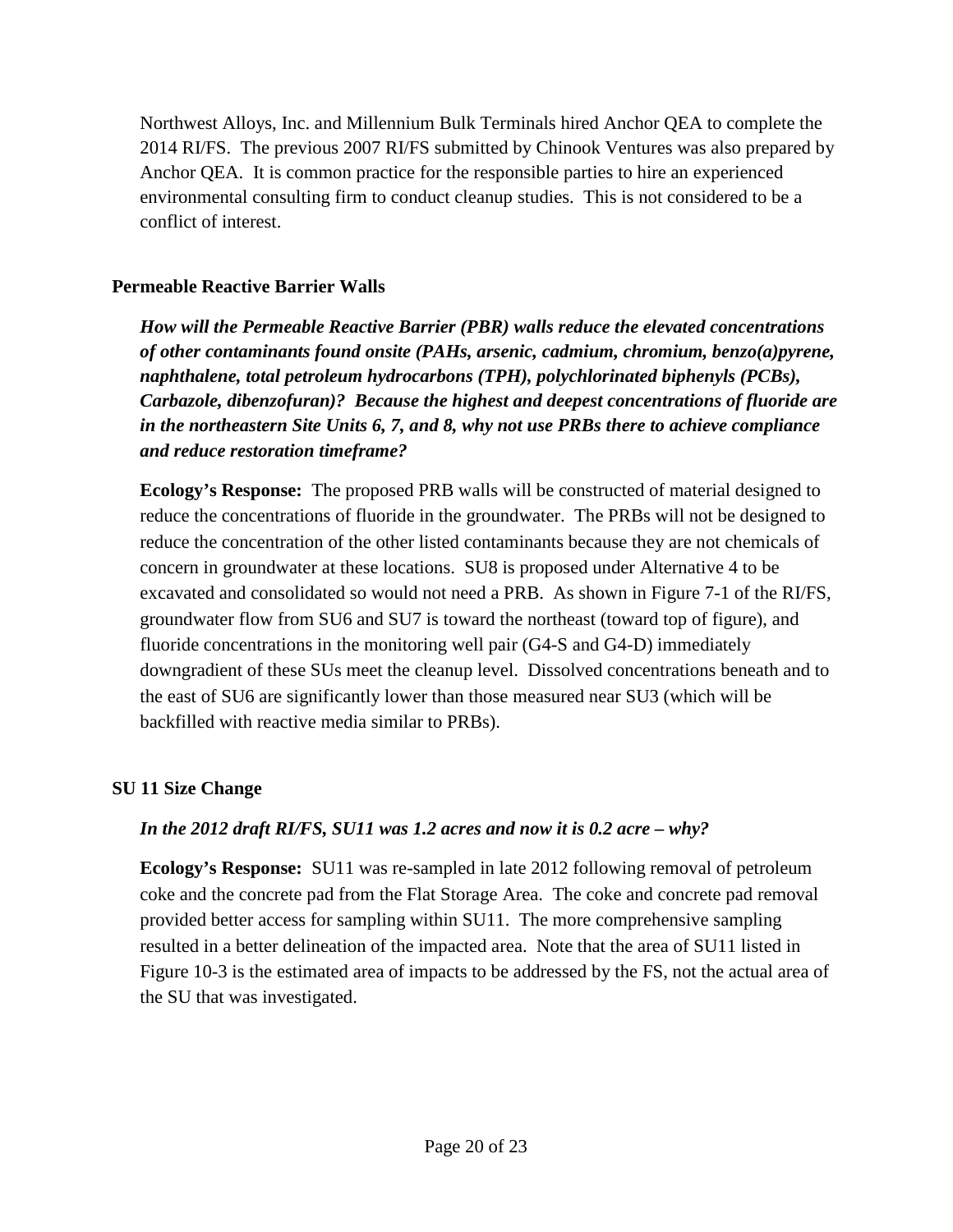### **RI/FS Cost Comparison**

*In reviewing the three Draft RI/FS reports showing Total Estimated Costs for the highest level of cleanup for the Reynolds property, the differences in costs are hard to comprehend. The costs shown are:*

*Draft RI/FS 2007 - \$146,974,800* 

*Draft RI/FS 2012 - \$236,084,100* 

*Draft RI/FS 2014 - \$229,593,000*

*Of course costs increase over time and additional testing has been required. Please explain why estimated costs in 2012 are higher than the estimated costs in 2014? Why would the Total Estimated Costs in 2014 be almost \$100,000,000 more than those in 2007, 7 years later?* 

**Ecology's Response:** The remedial alternatives are completely different and not comparable between the 2007 and 2012 FS versions. For example, although 2007 Alternative 5 is called "Full Removal", it is actually described in Section 6.2.3 as:

"In this alternative all accessible affected soils and nearly half of the waste materials would be removed and disposed of in an off-site, permitted facility….No [groundwater] treatment would be performed under this alternative."

In comparison, 2012 Alternative 6 includes removal of affected soils and [all] waste to achieve cleanup levels and groundwater treatment using PRBs and reactive backfill.

Between 2007 and 2012, additional investigation showed that the area east of the cryolite plant contained waste material (black mud), not just impacted soil. This changed cost assumptions quite a bit in each removal scenario given the large volume of waste that needed to be addressed. Also, a new waste deposit was discovered (outside levee) and the flat storage area was added which required changed g unit volumes. Accordingly, soil/waste disposal volumes for 2012 Alternative 6 are more than 900,000 tons, and for 2007 Alternative 5 are about 700,000 tons.

Also, landfill costs for non-hazardous wastes have significantly increased since 2007 (almost doubled). Assumptions about hazardous waste disposal costs have also changed. The alternatives include conservative costs pending final profiling.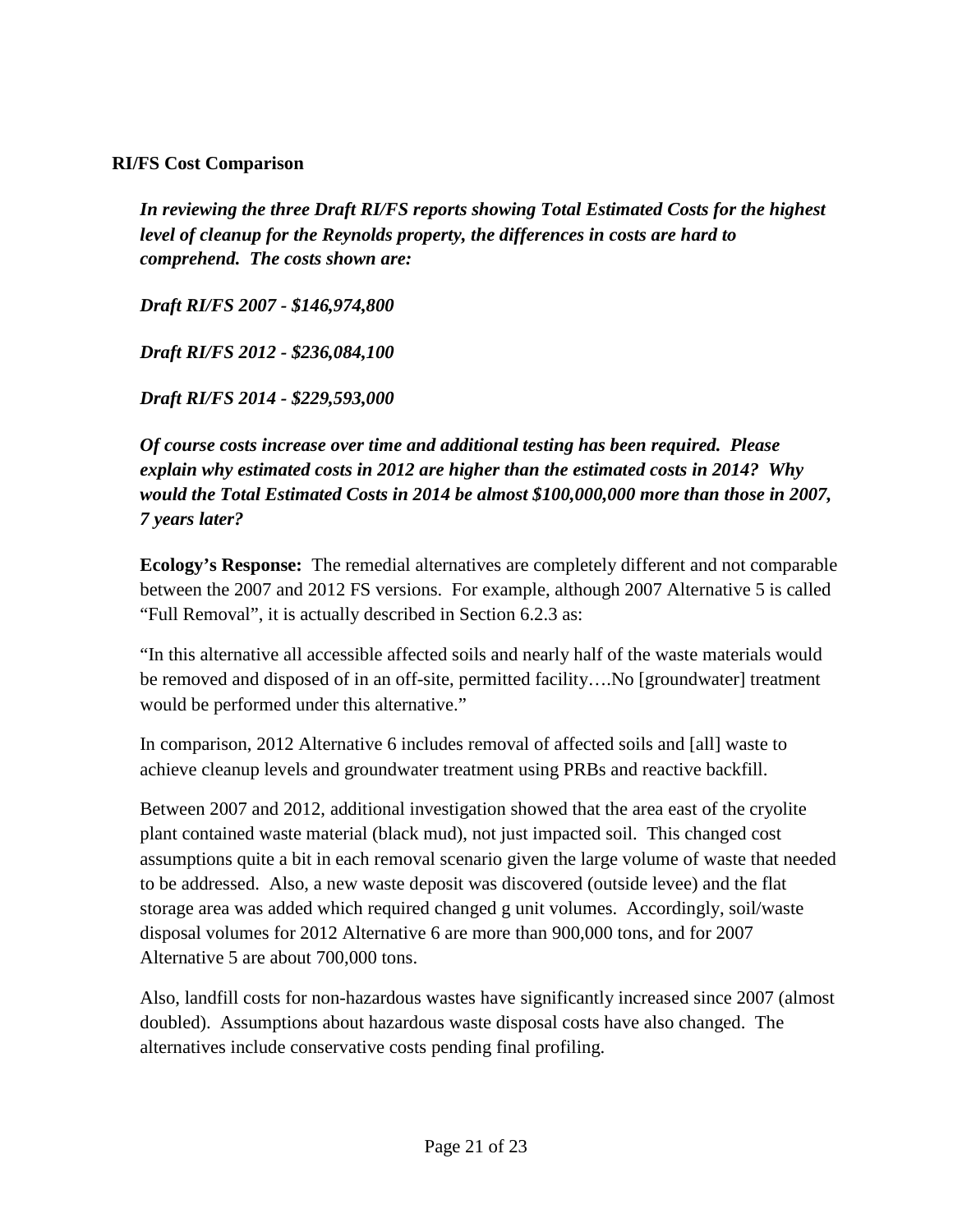Considerable supplemental RI work was completed between the fall of 2012 and spring of 2013 that was incorporated into the 2014 version of the RI/FS, in response to Ecology comments on the 2012 version. This work included test pit excavation in the fill deposits/landfills. This information was used to update volumes of the various waste deposits. In some FS Site Units the volumes decreased, in others they increased. Costs for Alternative 6 are very sensitive to volumes since it consists of complete removal and disposal. Also, analytical data from the fill deposits was used to refine disposal cost estimates.

### **Cap Replacement**

# *Nothing in the RI/FS discusses the need to repair/replace the caps if they should fail in the future. Who will do that?*

**Ecology's Response:** The Cleanup Action Plan and Consent Decree between the PLPs and Ecology will require long term maintenance of the caps and any repair or replacement of the caps if necessary. The low-permeability caps will be constructed using clay and soil and are considered permanent structures (i.e., not a roof that could rust or has a limited design life). Routine maintenance of the caps is included in the cost estimates for the applicable alternatives.

#### **Mercury Release**

*In the 1970s, a reported release of mercury may have occurred to the ground as the result of a tear out at the electrical sub-station site located at the west end of the project. Was any sampling done looking for mercury contamination in this area?*

**Ecology's Response:** As discussed in Section 5.2.5 of the RI/FS, soils in the rectifier yards were sampled for mercury to verify that historical use of mercury-containing electrical components did not impact site soils. No mercury was detected in these soil samples (see Table 5-13). Mercury arc rectifiers were also used historically in the rectifier building located in the South Plant. The rectifiers were located on the second floor of the building. The mercury arc rectifiers were removed and replaced in the 1960s with semiconductor rectifiers. There are no known residual mercury impacts under the rectifier building.